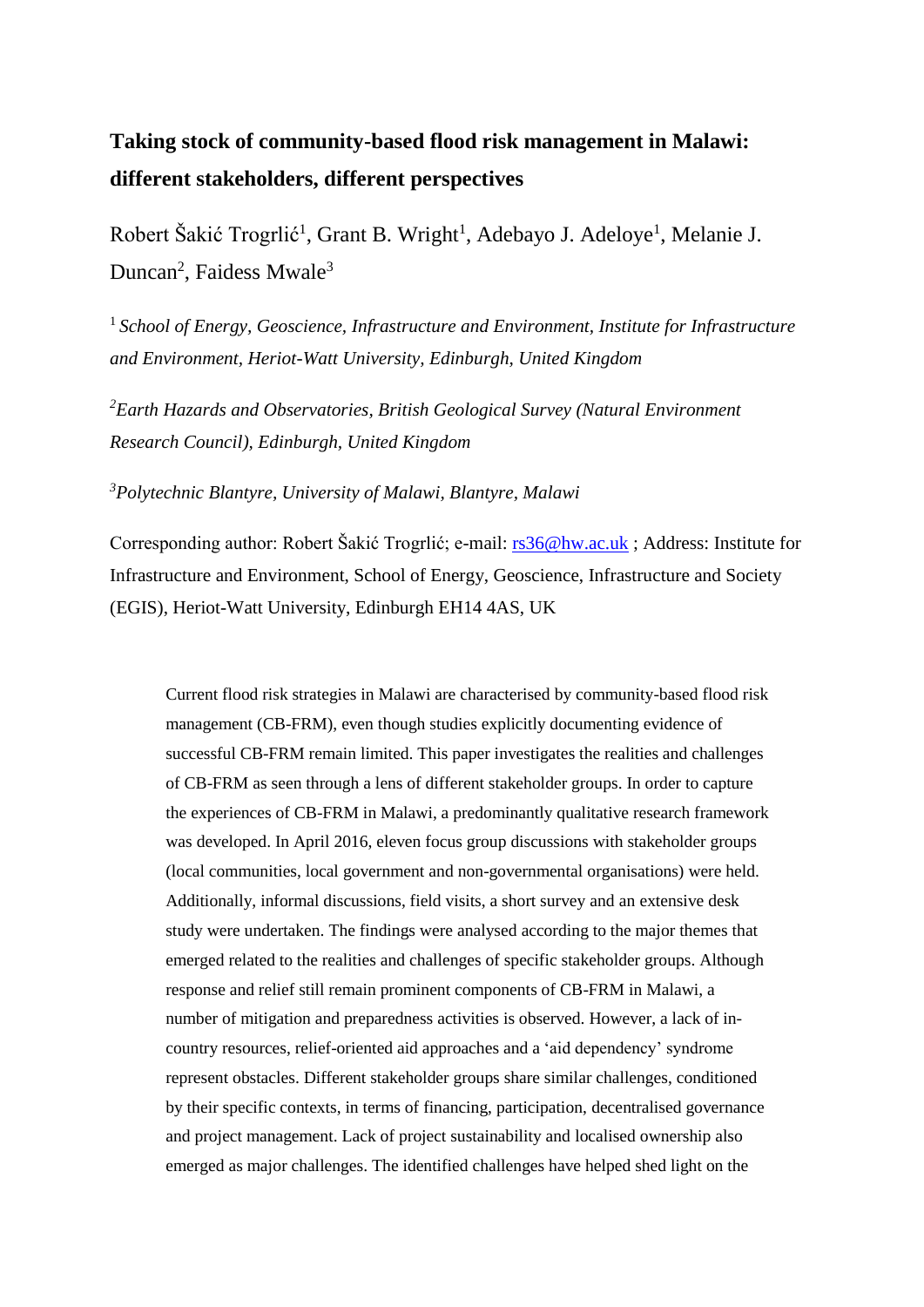frontiers and directions in which improvements are needed in Malawi, thus offering a valuable contribution to the existing knowledgebase.

Keywords: Malawi, floods, community-based flood risk management (CB-FRM), community-based disaster risk reduction (CB-DRR)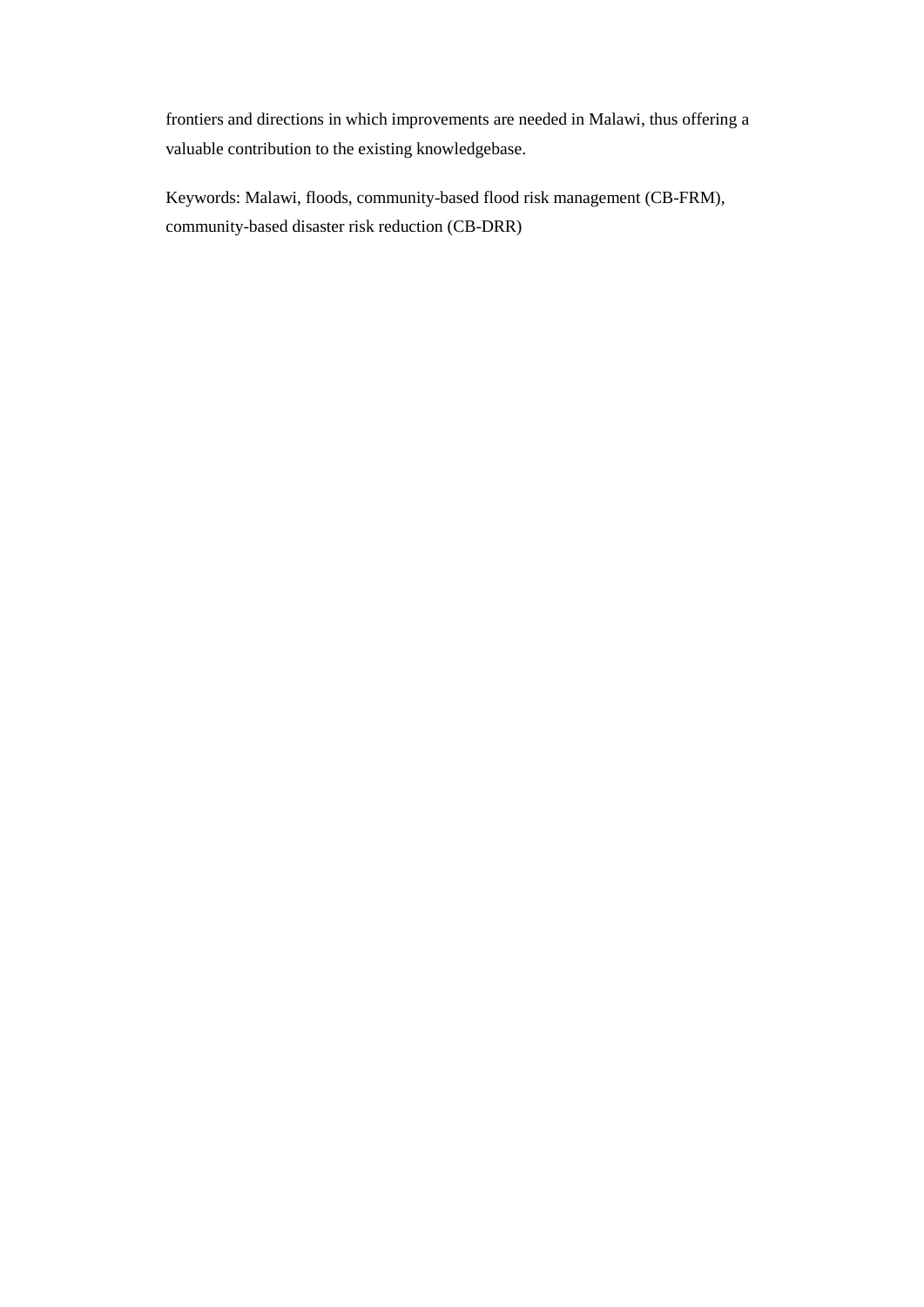### **Introduction**

The frequency, intensity and extent of disasters continue to increase on a global scale, and exposure to natural hazards is growing at a faster rate than vulnerability is decreasing (UNISDR, 2015). Climate change, rapid population growth, environmental degradation and growing inequality are amongst the leading factors driving this increase in exposure, particularly in the context of the developing world (Habitat III Secretariat, 2015). Natural hazards pose a very real obstacle for development in Sub-Saharan Africa (SSA) (Chhibber & Laajaj 2008), with floods and droughts alone accounting for 70% of disaster related economic losses (World Bank, 2010).

The SSA country of Malawi is particularly vulnerable to natural hazards (Nkomwa, Kalanda Joshua, Ngongondo, Monjerezi & Chipungu, 2014), and it is estimated that the combined effect of floods and droughts reduces annual Gross Domestic Product by 1.7% (Pauw, Thurlow, Bachu & van Seventer, 2011). Flooding is the most common disaster in Malawi, accounting for ~40% of all recorded disasters (Nillson, Shela & Chavula, 2010). Between 1967- 2013, 20 incidents of severe flooding have been reported (GoM, 2015a). Most recently, the floods of January/February 2015 affected some 1.1 million people, displacing 230,000 and leading to 170 fatalities and 172 reported missing (GoM 2015b; Rudari, Beckers, De Angeli, Rossi & Trasforini, 2016).

In a country where 85% of the population is rural and the economy is overwhelmingly agro-based, the almost annual flooding occurrences significantly impact livelihoods as they directly affect income generated from agriculture (Shela, Thompson, Jere & Annandale, 2008; Nillson, Shela & Chavula 2010; Nkomwa et al. 2014). Recurrent floods also damage infrastructure, and impact local communities' social, economic, cultural and psychological values (Mijoni & Izadkhah, 2009; Nillson et al., 2010). The projected future increase in the frequency and intensity of extreme weather events in the region (Chidanti-Malunga, 2011),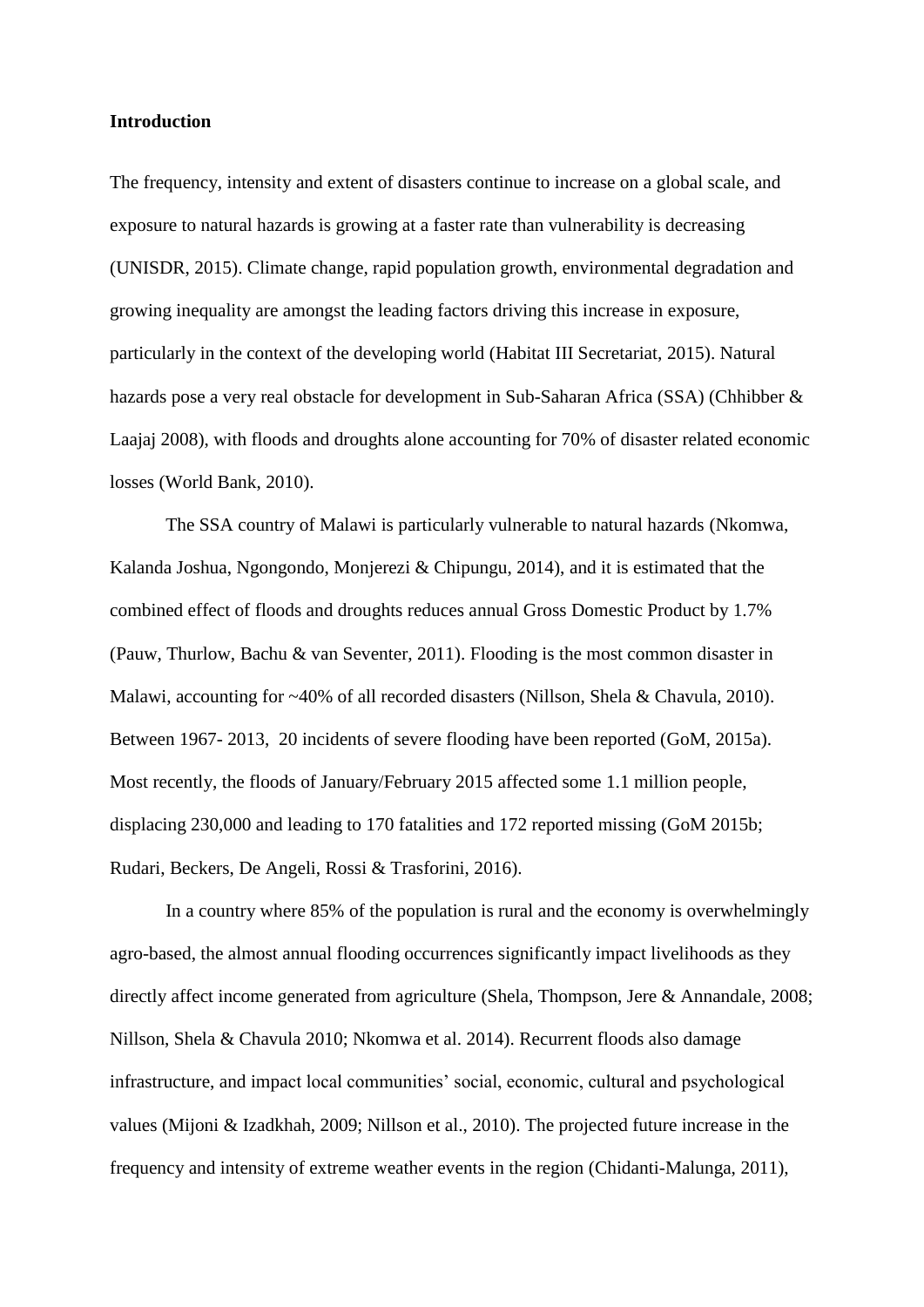coupled with a lack of coping capacity (Mijoni & Izadkhah, 2009), mean that this situation will worsen unless more effective flood risk management strategies are devised.

Current flood risk management in Malawi relies on international funds from donors, which tend to facilitate community-based flood risk management (CB-FRM), implemented predominantly by non-governmental organisations (NGOs) (Nillson et al., 2010; Chiusiwa, 2015). CB-FRM belongs to the wider family of community-based disaster risk reduction (CB-DRR) approaches, that have evolved over the past 30 years (Maskrey, 1989; Carby, 2015); such community-centred approaches incorporate local knowledge and perspectives into preparatory or anticipatory action to help create solutions that are cost-effective, sustainable, and generally more accepted by communities (Maskrey, 2011).

Although the improved resilience of communities exposed to hazards, including flooding, is seen as an imperative for future disaster risk reduction (DRR) in Malawi (Brown, 2011), research to date acknowledges the existence of CB-FRM rather than undertaking any detailed exploration of its setup, realities and challenges (Shela et al., 2008; Nillson et al., 2010; Mijoni & Izadkhah, 2009; Mwale, Adeloye & Beevers, 2015). The research presented herein addresses this current knowledge gap by focusing on CB-FRM in the most flood prone area of Malawi. It presents the findings of an extensive field study conducted in April 2016 to explore the realities and obstacles for community-based approaches for a range of different stakeholders in the region.

The remainder of the paper is organised as follows. Following a brief overview of the concept of CB-DRR (and by inference CB-FRM), the case study area and methodological approach are detailed. The results of the in-depth case study analysis are then presented, before the key conclusions are identified.

#### **The rise of community-based disaster risk reduction (CB-DRR)**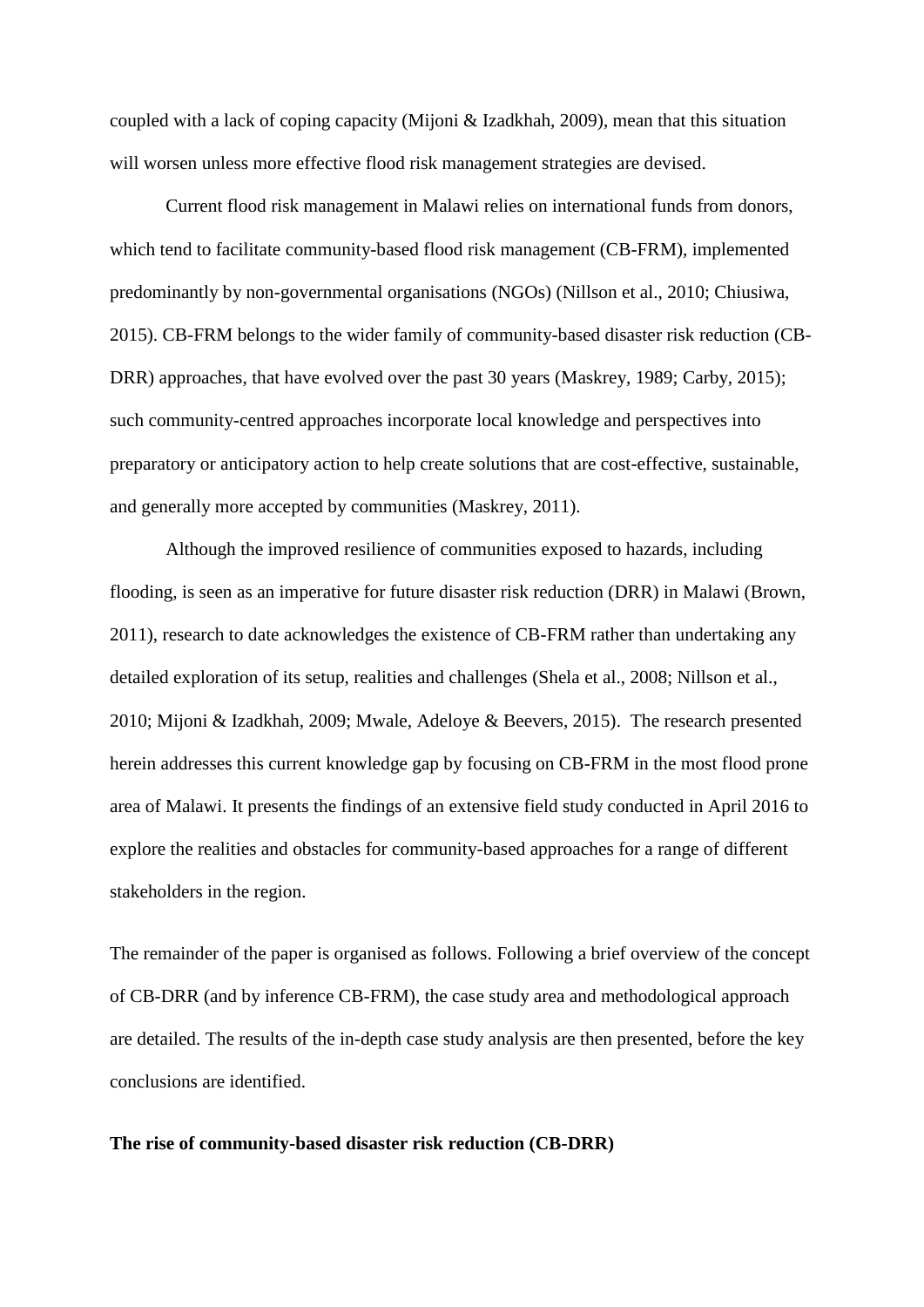The idea that mere managing of disastrous events is not sufficient, and that there is a need to manage the risks shaping the disasters, gave rise to the term disaster risk reduction (DRR), which can be defined as "*the concept and practice of reducing disaster risks through systematic efforts to analyse and manage the casual factors of disasters, including through reduced exposure to hazards, lessened vulnerability of people and property, wise management of land and the environment, and improved preparedness for adverse events"* (UNISDR, 2009, p. 10). In addition to DRR, the literature on disasters and community-based approaches often refers to community-based disaster risk management (CB-DRM). As explained by Shaw (2012, p. 5): *"CB-DRM and CB-DRR are often used with similar meaning, with enhanced focus on 'risk'; however, there still exists a thin line of distinction. While CB-DRR focuses more on pre-disaster activities for risk reduction by the communities, CB-DRM focuses a broader perspective of risk-reduction-related activities by communities, both during, before, and after the disaster."* This paper draws its theoretical foundation and research design both from DRR and DRM literature, but uses the term DRR, in accordance with the recently adopted Sendai Framework for Disaster Risk Reduction 2015-2030 (UNISDR, 2015).

Traditionally, disaster research was characterized by a hazard paradigm (Hewitt, 1983), focusing on the physical and natural science components of disaster risk and explaining disasters as events shaped by natural hazards (Mercer, Kelman, Llyod & Suchet-Pearson, 2008; Gaillard & Mercer, 2013). In the 1970s, there was greater recognition that disasters are more a consequence of socio-economic rather than natural factors (O'Keefe, Westgate & Wisner, 1976), which opened a new era of vulnerability paradigm, understanding that peoples' vulnerability to disasters is shaped by interconnected underlying social, economic, political and cultural processes (Blaikie, Cannon, Davis & Wisner, 1994; Wisner, Blaikie, Cannon & Davis, 2004). Local communities at risk have the greatest deal to lose when disaster strikes, but also the most to benefit from risk reduction activities (Shaw, 2006;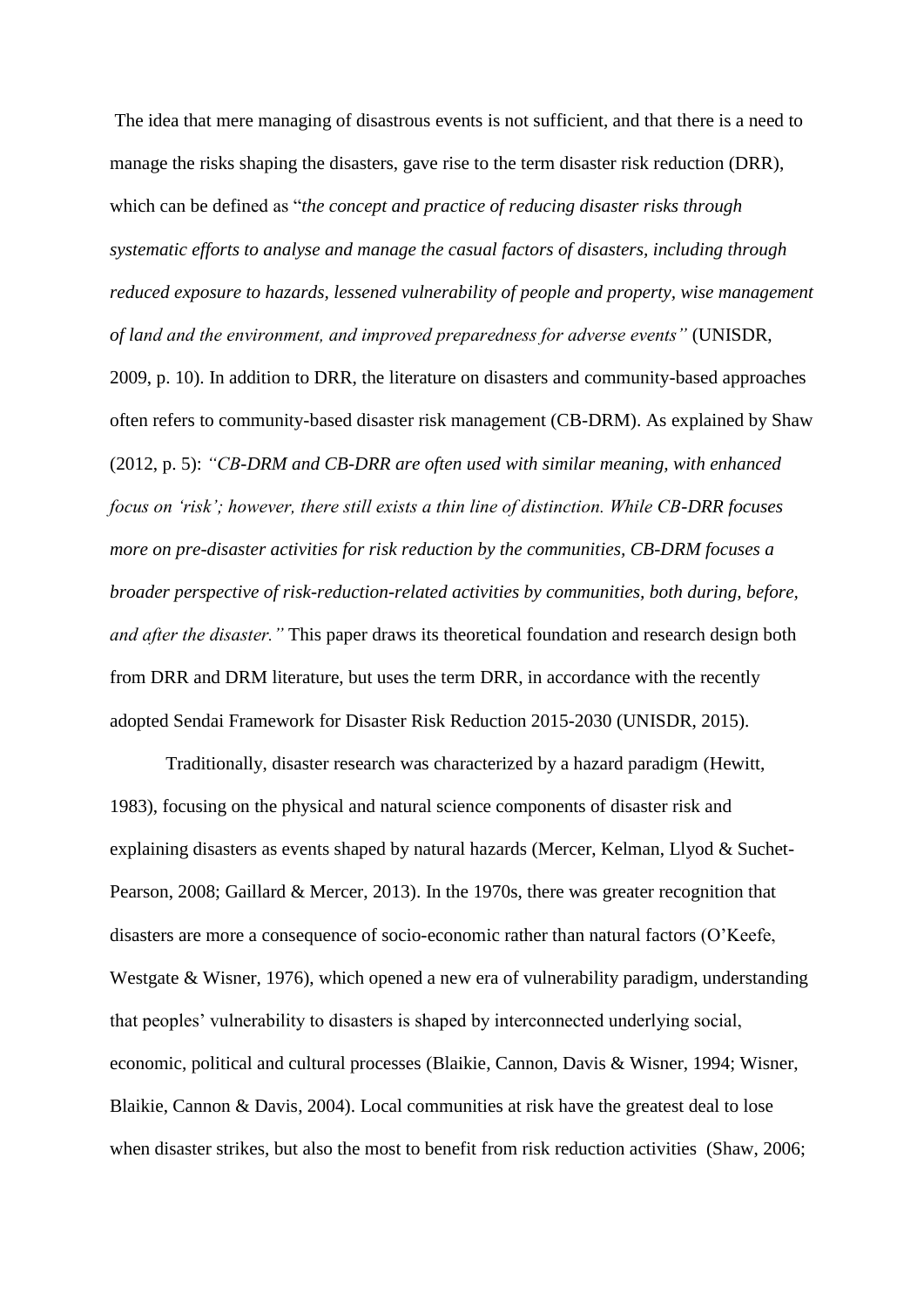Jahangiri, Izadkhah & Tabibi, 2011); hence, DRR is fundamentally a local affair (Maskrey, 2011).

During the paradigm shift, there was also a move from top-down approaches (i.e. command and control) which focused on response and relief, to an emphasis on more proactive, community-based and bottom-up approaches focusing more on risk mitigation, preparedness and the role of individuals and communities (Scolobig, Priot, Schoter, Jorin & Patt, 2015). Top-down approaches often do not adequately address the vulnerabilities of those at risk (Bollin & Hidajat, 2013) or harness participation of the vulnerable, and consequently they often fail (Mercer, Kelman & Dekens, 2009). On the other hand, bottomup approaches normally involve vulnerable local communities at all stages, recognising them as a resource, with abundant local knowledge, skills, and capacities that can be used to effectively mitigate the risks and impacts of hazardous events (Dekens, 2007; Dumaru, 2010; Gaillard & Mercer, 2013). However, no model is appropriate for all local contexts and hazard circumstances (Scolobig et al., 2015), and bottom-up approaches can stay mere narrative on the national and local levels, whilst top-down approaches still dominate (Gaillard & Mercer, 2013).

Community-based approaches, such as CB-FRM, are based on participatory approaches, seen as a cornerstone of successful DRR at the local level (Twigg, 2009; Kienberger, 2013). In CB-DRR, communities are supported in identifying risks, selecting and prioritizing solutions, implementing solutions and monitoring their operation. This has the potential to lead to more sustainable solutions and increased local resilience through: empowerment of communities, vulnerability reduction, strengthening of local capacities, local ownership and increased local cohesion (Maskrey, 1989; Shaw, 2006; Gero, Méheux & Dominey-Howes, 2011; Maskrey, 2011). The CB-DRR literature sees communities as the primary actors with the efforts generally led by NGOs, however stakeholders also include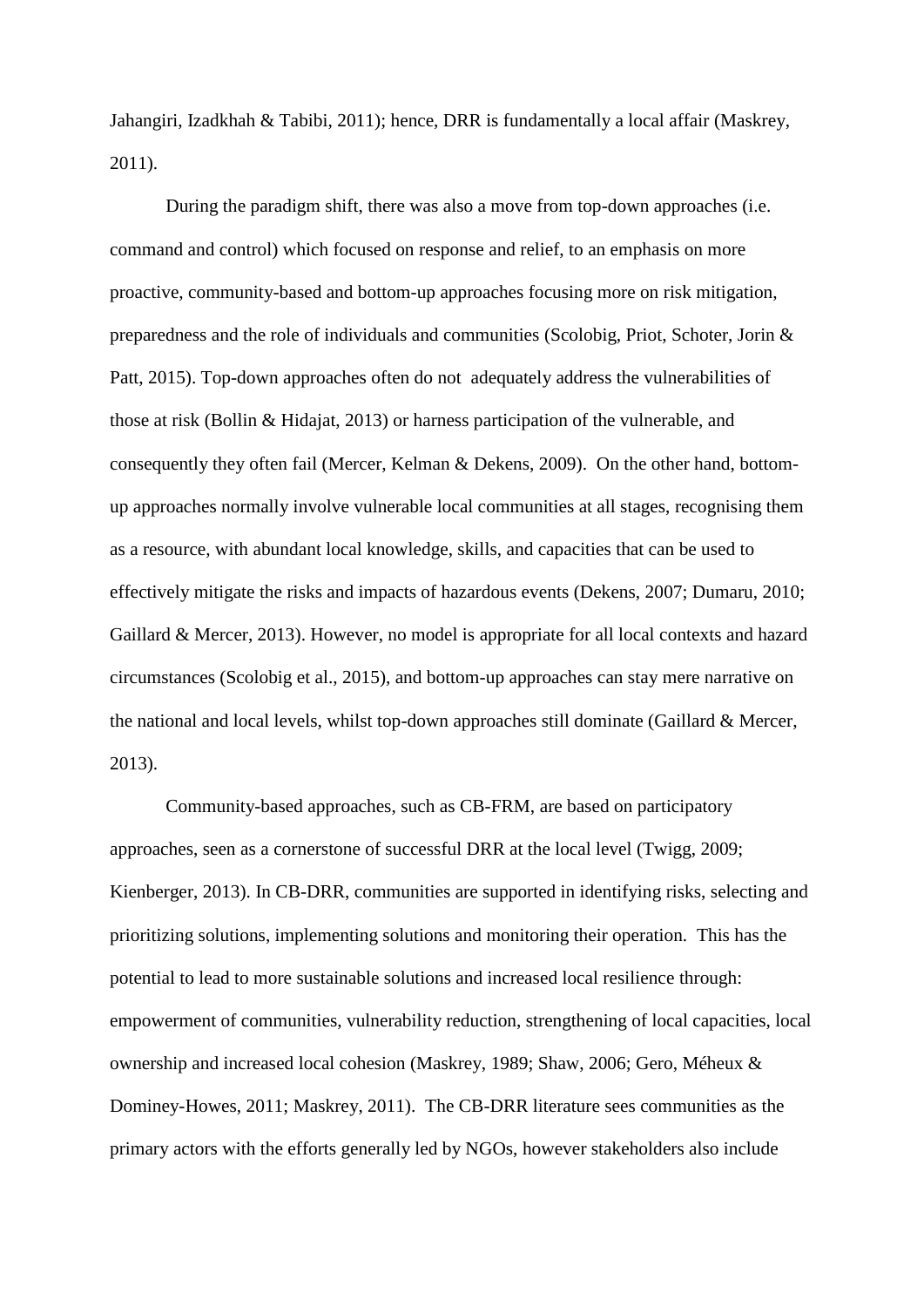local governments, national government, civil society actors (i.e. other than NGOs) and local business sectors (Shaw, 2006; Maskrey, 2011).

Although the application of CB-DRR is increasing, especially in the developing world, such approaches are not without challenges. As stated by Maskrey (2011), communityapproaches are very often done 'at' community levels rather than 'with' community or local ownership. Whilst discussing African experiences in CB-DRR, van Niekerk & Coetzee (2012) identified a range of emerging issues, namely: lack of governance structures and institutional frameworks for implementation; the largely top-down approach followed by many governments; lack of political will for DRR activity; lack of financial and human resources to carry out CB-DRR; training and skills deficiencies of DRR officials; and, lack of multiple stakeholder involvement in some regions/countries. The situations in Asia and South America are not dissimilar to that of Africa, and the literature identifies further challenges in these regions including: lack of project sustainability; inadequate participation and ownership by communities; and, lack of best practices up-scaling (Shaw, 2006; Maskrey, 2011). Experiences from these regions also indicate that CB-DRR is rarely incorporated into policy and often does not tackle the underlying causes of vulnerability, such as the lack of access to land and social inequality (Shaw, 2006; Maskrey, 2011).

Despite the presence of CB-DRR for several decades, the outlined challenges reveal the need for new approaches based on a detailed understanding of the current setup and its shortfalls. As argued by Shaw (2012), sharing and up-scaling of 'champion' practices exercised at local levels remains a major challenge, despite its significant potential for disaster vulnerability reduction in different geographical settings. And whilst CB-DRR is aimed at resilience building of communities at local levels, its sustainability, effectiveness and replicability directly depend on broader local and national policy and strategies (Shaw, 2012). Current policies and ideologies, responsible for vulnerability creation at local levels across the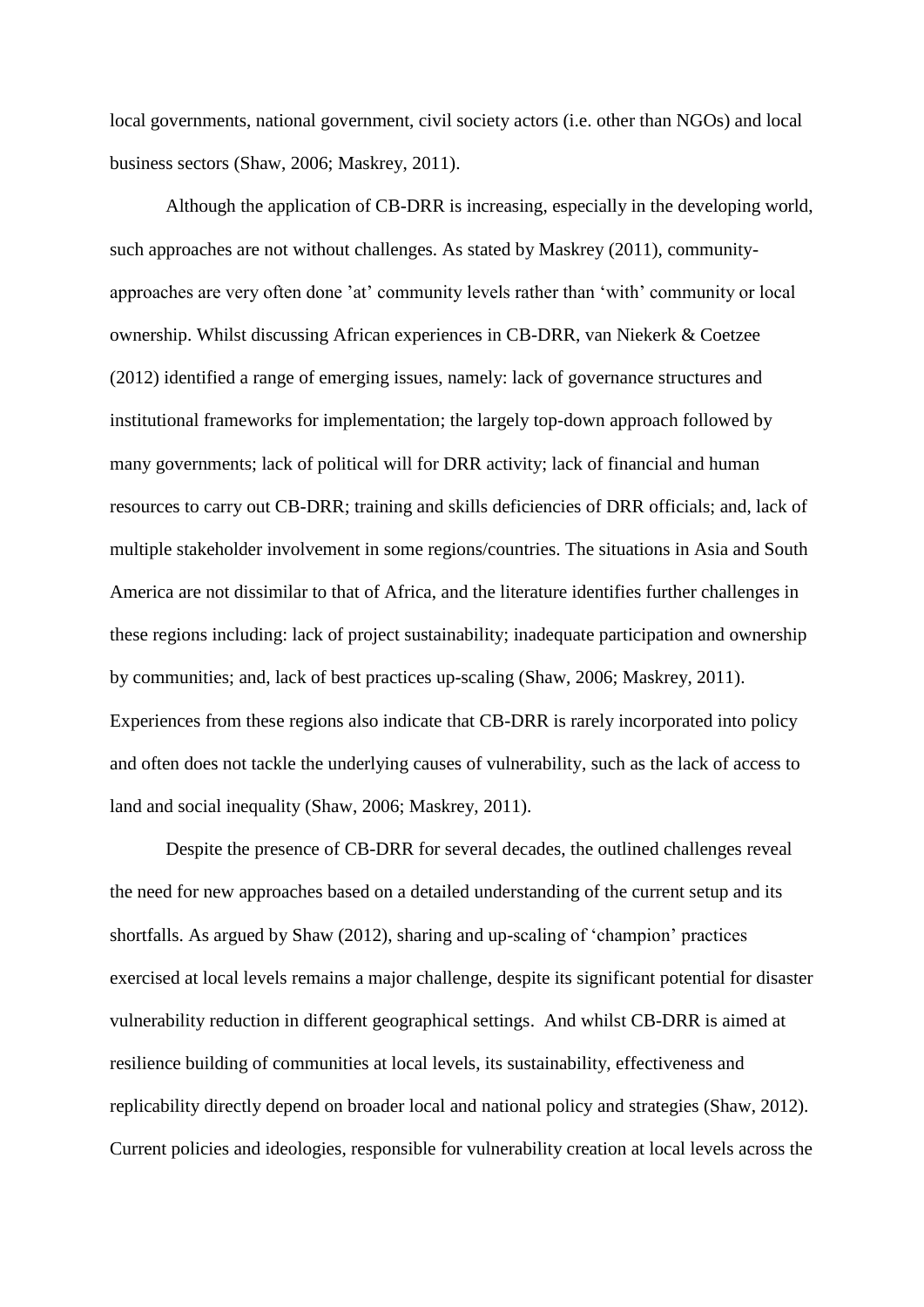world, can be challenged if CB-DRR is mainstreamed into the wider development adequately (Heijmans, 2009).

The review presented above demonstrates that, despite its increased application, CB-DRR in general continues to experience challenges that undermine its effectiveness. The present research, with its focus on the local level in rural Malawi, will contribute to the evidence base around the realities of one particular form of CD-DRR (i.e. CB-FRM) in the developing world, with a special application for Sub-Saharan Africa context.

## **Methods**

Guided by questions on the status and challenges for CB-FRM in Malawi, as viewed through the lens of different stakeholders, the research adopted a predominantly qualitative, in-depth research framework. It employed case-study research design (Bryman, 2012), which is considered effective for a detailed examination of factors at the local level (Pardoe, Kloos & Assogba, 2016) and has been successfully used for in-depth analysis of DRR at local level in many diverse situations (e.g. Mercer, 2010; Mercer, Kelman, Taranis & Suchet-Pearson, 2010; Hiwasaki, Luna, Sysamsidik & Shaw, 2014; Nkomwa et al., 2014).

### *Case study area*

The fieldwork was conducted in the Nsanje and Chikwawa Districts of the Lower Shire Valley in the southern part of Malawi (Figure 1). Together, these districts form an area of approximately  $6700 \text{ km}^2$  (Chidanti-Malunga, 2011). According to the census data from 2008, Chikwawa has a population of approximately 436.000 and Nsanje of 240.000 (National Statistical Office, 2009). Approximately 80% of the population lives below the poverty line, exceeding the national average of 50.7% (National Statistical Office, 2012). These districts were chosen for two main reasons: they are the most flood prone areas of Malawi,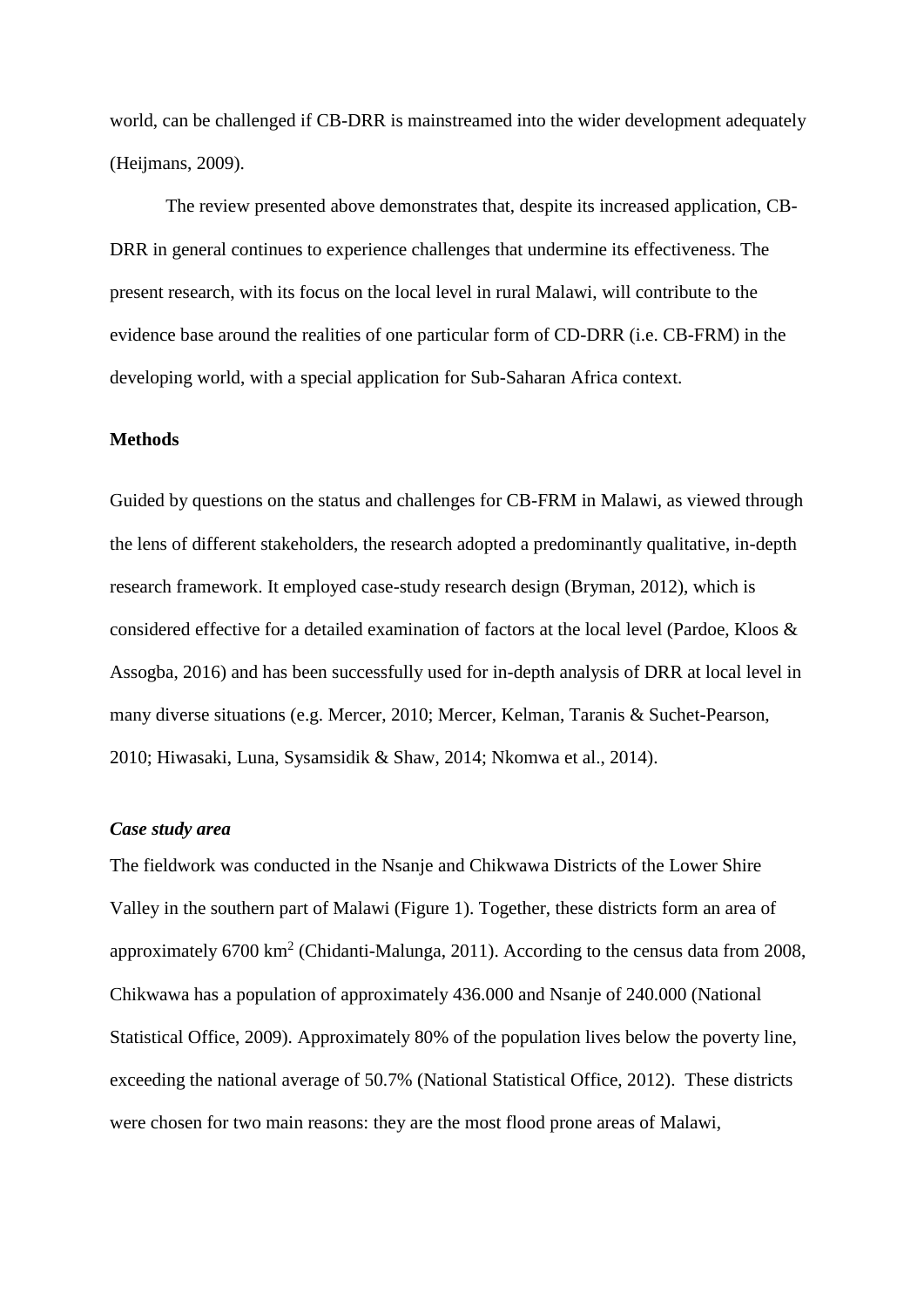experiencing significant flooding on an almost annual basis, and the project team had good existing contacts in the two districts.

The hydrology of the Lower Shire Valley is dominated by the Shire River, the only outlet of Lake Malawi. Flooding in the region tends to be caused by flooding of the Shire River itself, flash flooding of the Ruo River and backwater effects from the Ruo River joining the Shire River (Nillson et al., 2010; Atkins, 2011).The average annual flow of the Shire is 450 m<sup>3</sup>/s and of the Ruo is 54 m<sup>3</sup>/s, with recorded flows as high as 1430 m<sup>3</sup>/s and 5400 m<sup>3</sup>/s respectively (Shela et al., 2008; Mwale et al., 2015). Severe flooding occurred in 1956, 1997, 2001, 2002, 2003, 2005, 2006, 2012 and 2015 (Mijoni & Izadkhah, 2009; Chikwawa District Council, 2014; Rudari et al., 2016). In addition to major events, annual flooding episodes are estimated to affect up to 100 and 500 households in Chikwawa and Nsanje respectively (Chikwawa District Council, 2014; Nsanje District Council, 2015); coupled with the highest poverty levels in the country, this perpetuates the disaster-poverty cycle (Chidanti-Malunga, 2011). Overall, it has been demonstrated that flood hazardousness in the valley falls into medium to high categories (Adeloye, Mwale & Dulanya, 2015).

Whilst quantifying vulnerability of rural communities to flooding in the Lower Shire Valley, Mwale et al. (2015) suggested that vulnerability is shaped predominantly by socioeconomic and environmental susceptibility. In other words, communities in the Lower Shire Valley lack economic resources and employment opportunities, as well as demonstrating low levels of literacy alongside high levels of poverty and environmental fragility.

#### *Data collection and analysis*

Fieldwork was undertaken in April 2016, a year after the extreme 2015 floods, and whilst the country was still experiencing the El-Nino induced drought. Both of these events had the effect of raising the general profile of DRR in the country among all stakeholders.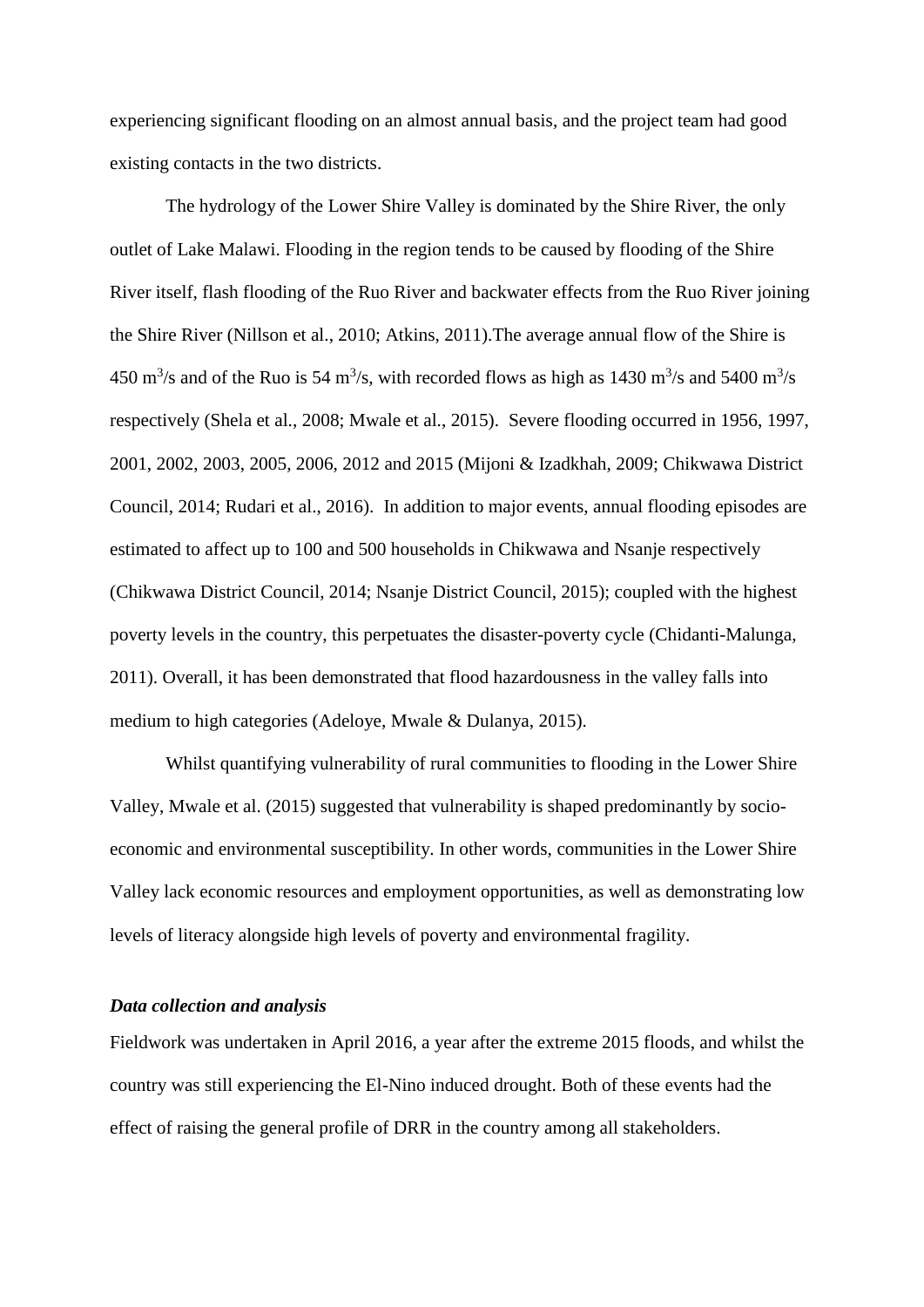The primary data was gathered through focus group discussions (FGDs), which have the potential to generate additional information in the community setting (Bazeley, 2013) and are suited to general project logistics (e.g. duration of fieldwork, ease of access to stakeholders, collecting diversity of views). In total, 11 FGDs were held with different stakeholder groups (Table 1), namely: local communities (Village Civil Protection Committees, VCPC); NGOs; and, local government (District Civil Protection Committee, DCPC). Initial identification of communities was undertaken through a DoDMA district level staff contact, and researchers were accompanied at all times by a member of the DCPC who acted as a facilitator. The communities visited were selected on the basis of the severity and frequency of flooding, as well as being beneficiaries of CB-FRM related projects. FGDs participants were primarily selected using purposive sampling (i.e. selection of participants directly relevant to research aims), except for one FGD with NGOs in Nsanje, where opportunistic sampling (i.e. capitalising on opportunities to collect data) was employed (Mason, 2010, Bryman, 2012). Questions covered five main themes, namely: flood experiences; on-going, community-level related activities and projects; the roles of different stakeholders; the main CB-FRM challenges; and, recommendations for improving current procedures. Following the FGDs, participants from DCPCs and NGOs (30 respondents) were asked to a complete a short written survey, consisting of closed and open-ended questions regarding the community-level activities they are involved with.

Translation from Chichewa to English and additional facilitation was provided by a Malawian member of the research team. All FGDs were audio recorded, transcribed, coded and analysed using thematic analysis (Bryman, 2012). Following the main research aim, the major themes were created according to the realities and challenges of specific stakeholder groups, with further thematic grouping within specific stakeholder groups.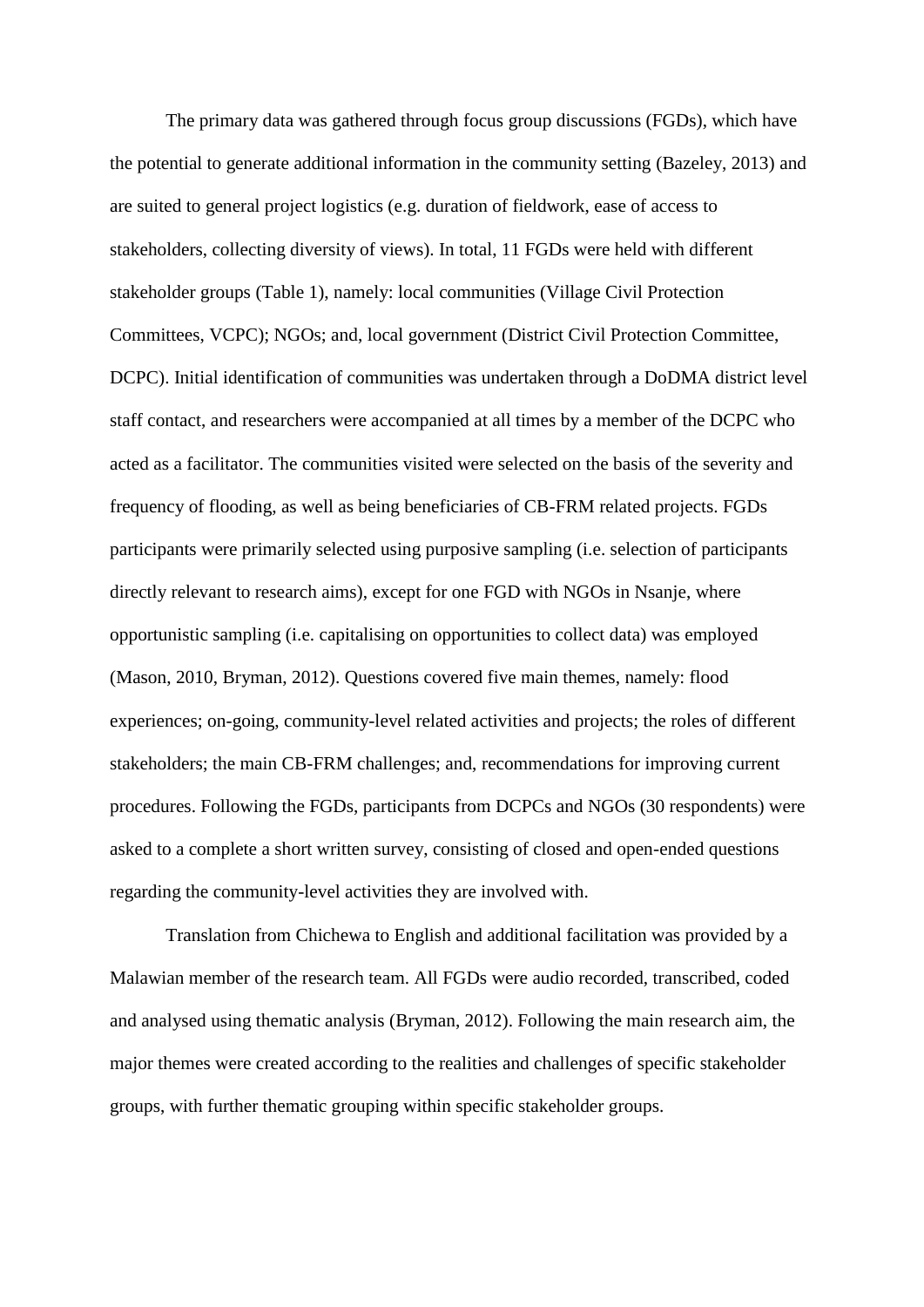Whilst FGDs were the primary data source, additional data were also collected through informal discussions with local facilitators and through field visits, both to FRM related projects (e.g. community-built dikes, reafforestation plots, rainfall gauges) or to see the impacts of the 2015 floods. These additional data-gathering activities, led by local actors, proved invaluable in building an accurate picture of the reality of CB-FRM in Nsanje and Chikwawa. The field visits and informal discussions were registered in a form of comprehensive note taking and photographic evidence.

A case study approach asks for data collected from multiple sources and triangulation (e.g. Smucker & Wisner, 2008). Hence, in addition to the data collection methods described above, an extensive desk study was conducted to review policy documents and consultancy reports related to DRR in Malawi.

# **Results**

This section first introduces the legal and policy context for DRR in Malawi, in order to understand the extent to which DRR is integrated at national level, before focussing on the views of different CB-FRM stakeholders.

### *Legal and policy context for DRR*

A review of legal and policy context in Malawi indicates that DRR is mainstreamed into policy levels (Chiusiwa, 2015) and acknowledged as key for resilience building at the community level. Currently the main legal document for DRR is the Disaster Preparedness and Relief Act of 1991, which is considered to focus more on relief (Atkins, 2011) than the recent shift towards more proactive risk management. In 2015, the National Disaster Risk Management Policy (NDRMP) was adopted as the main framework guiding implementation and coordination of DRR in the country (GoM, 2015c), and DoDMA is currently in the process of creating a Disaster Management Bill, as a more long-term replacement for the Disaster Preparedness and Relief Act.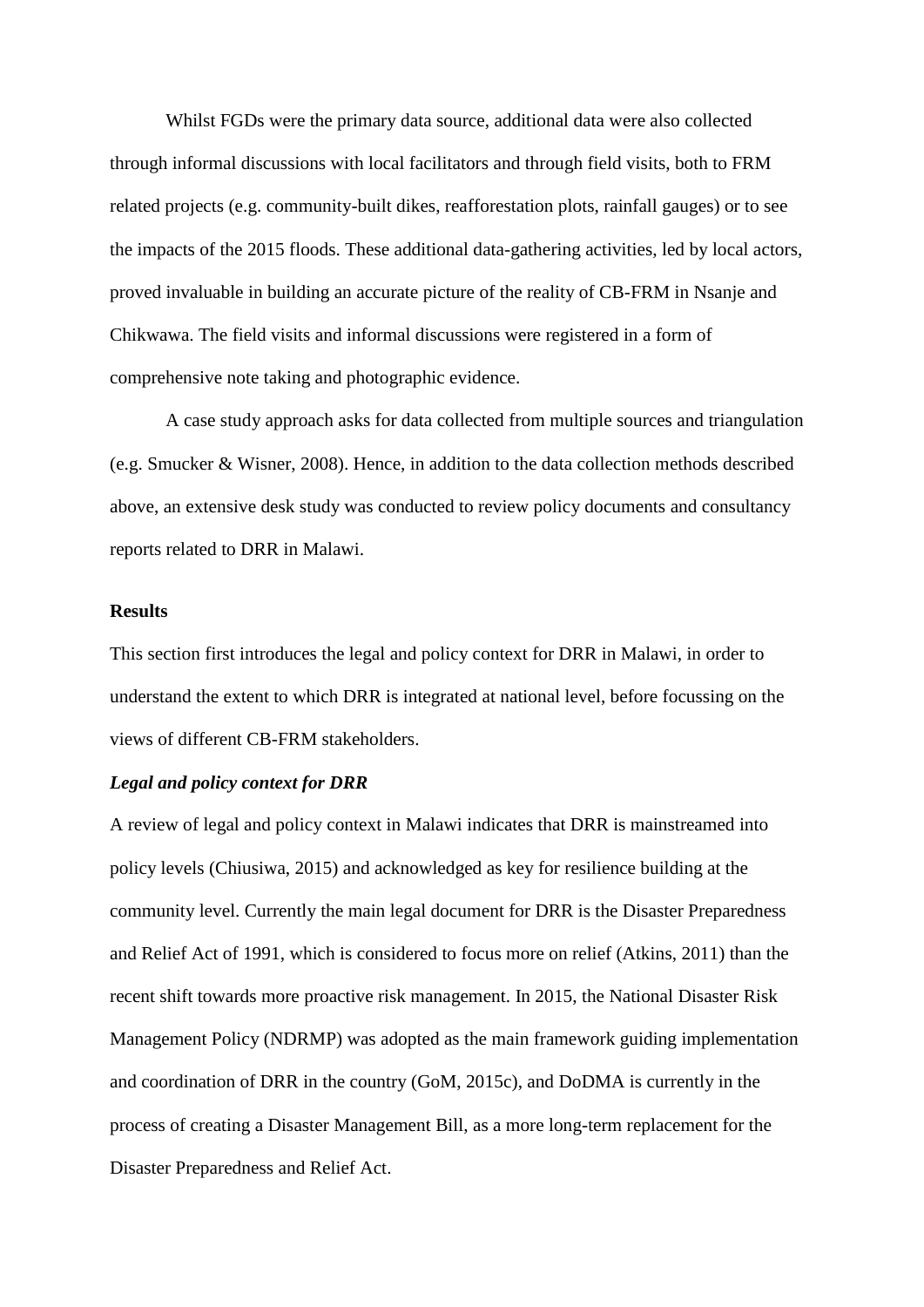The NDRMP aims to "*sustainably reduce disaster losses in lives and in the social, economic and environmental assets of individuals, communities and the nation*" (GoM, 2015c, p. 4). It has six priority areas, namely:

- 1) mainstreaming DRR into sustainable development;
- 2) establishment of a comprehensive system for disaster risk identification, assessment and monitoring;
- 3) development and strengthening of a people-centred early warning system;
- 4) promotion of a culture of safety, and adoption of resilience-enhancing interventions;
- 5) reduction of underlying risks; and,
- 6) strengthening preparedness capacity for effective response and recovery.

The associated implementation of policy goals, outcomes and priorities will require multi-sectoral commitment, political will, institutional and legal frameworks and the availability of resources (GoM, 2015c). Besides the NDRMP, other policies acknowledge the importance of DRR to sustainable development; for example, Malawi's most recent national development blueprint (Malawi Growth and Development Strategy II, 2011- 2016) acknowledges the need for DRR under the Social Support and Disaster Risk Management theme (GoM, 2010), and the policy guiding implementation of climate change adaptation activities (National Adaptation Programmes of Action) identifies activities related to increasing the capacity of rural communities to extreme weather events as one of the priority areas (GoM, 2006).

In line with the Local Government Act and Decentralisation Policy (1998), Malawi has a decentralised governance setup (Figure 2), providing local governments with administrative and political power, and empowering communities to participate in governance and development initiatives (Waylen & Martin-Ortega, 2013). Local government structures are at the District level, Area level and Group Village level, with the District Level being the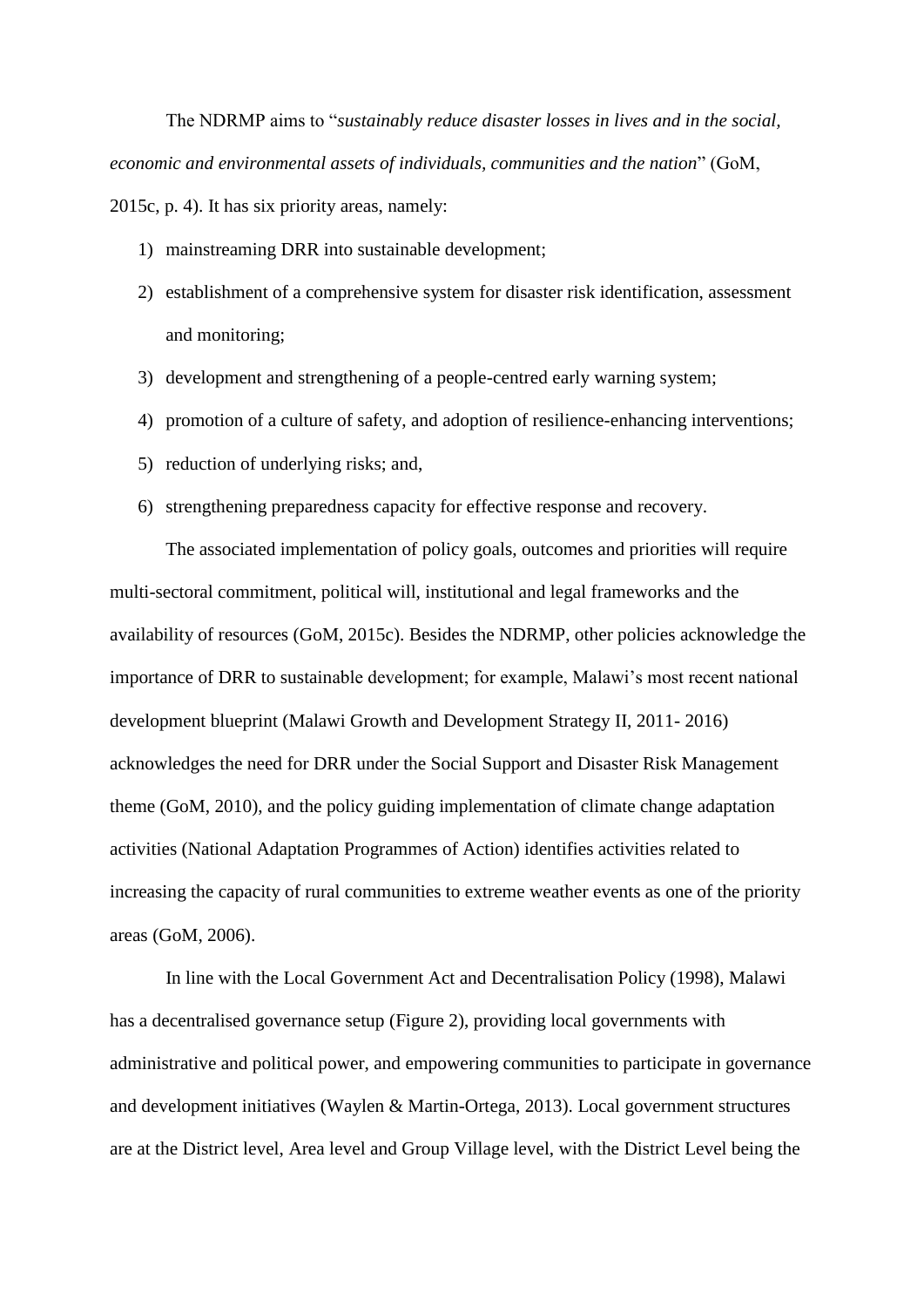basic planning and implementation unit (Chiusiwa, 2015). Decentralised institutional system envisions that at all levels prepare and update Contingency Plans and Disaster Risk Management Plans; the plans created at Group Village Head (GVH) level feed into plans created at the Area level, that in turn feed into District level plans. Civil Protection Committees (CPCs) at all levels coordinate and implement DRR activities and policies, and advise the District Executive Committee on disaster issues (GoM, 2015c). The Agency coordinating DRR at the national level is the Department of Disaster Management Affairs (DoDMA), and its mandates at the local (i.e. district) levels are coordinated by Assistant Desk Officers for DRR; with a primary responsibility of coordinating the DRR activities and implementation of the NDRPM at the district level; making sure that localised activities are in line with the guidelines from the national level. The DCPC, among other responsibilities, is in charge of coordinating and overseeing the work of decentralised governance structures at lower administrative levels (i.e. Area and GVH levels) and liaise with the national agency (i.e. DoDMA).

However, despite clear institutional structures and the existence of planning documents, there are no readily available funds for the operation of DoDMA (Chiusiwa, 2015), and institutions rely on NGOs and donors to fund implementation of plans (Waylen & Martin-Ortega, 2013). Indeed, NGOs play a key role in DRR in the Lower Shire Valley (Mijoni & Izadkhah, 2009), and are effectively the main actors addressing the underlying causes of vulnerability with a view to building long-term resilience (Chiusiwa, 2015). Besides institutional stakeholders, GoM (2015c) lists a number of other stakeholders actively involved in DRR activities in the country, including: civil society, the private sector, development partners, media, academia, research institutions and communities.

### *Challenges for different stakeholders*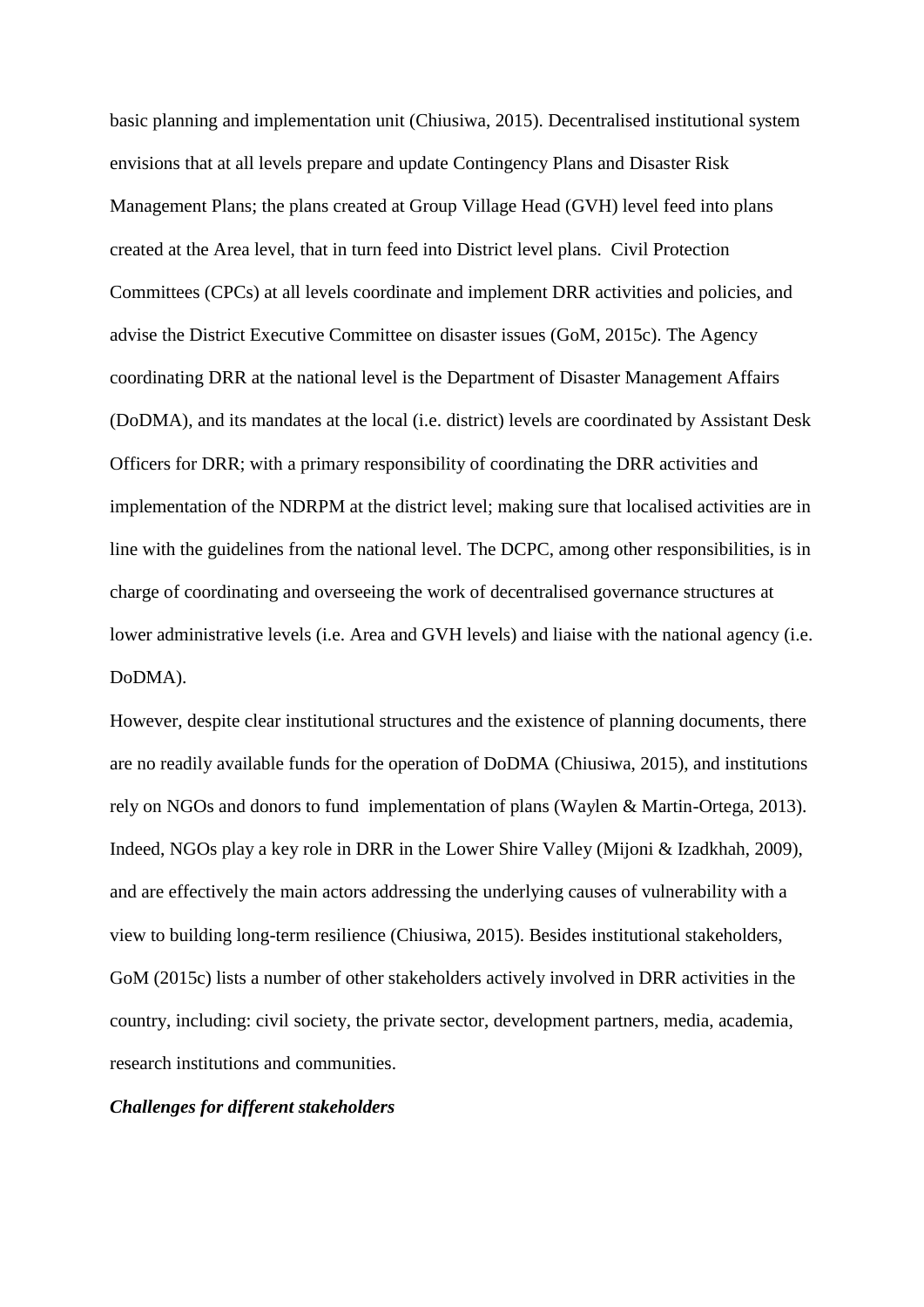Analysis of the collected data highlighted that although individual stakeholder groups identified a range of different challenges, they all identified both internal (endogenous) challenges connected to their own group, and external (exogenous) challenges through interaction with other stakeholder groups. This insight highlights an interesting theoretical distinction between the internal and external factors that influence stakeholder behaviour, and by extension policy change and practice. In general terms, Howlett and Cashore (2009) argue that, contrary to current thinking that policy change occurs primarily through homeostatic processes, significant change can also occur through a number of different mechanisms, each of which attributes varying degrees of significance to endogenous and exogenous factors. More pertinently, in the context of vulnerability and adaptation to climate change, Brooks (2003) cautions against viewing systems (e.g. households, communities, nations) as closed, and highlights the need to account for exogenous as well endogenous factors when considering how to facilitate the adaptation process.

Within this context, the identified challenges detailed below are classified either as internal or external.

#### *Local communities*

Community representatives from Village Civil Protection Committees (VCPCs) emphasised the creation of the Village Contingency Plans and Village Action Plans as one of their primary roles, where they identify and analyse hazards and risks, before selecting and ranking various risk reduction options. In addition, communities highlighted their involvement in a wide range of practical activities, such as: installing river training works, planting trees and grass, capacity building training, disseminating warning messages (official and indigenous), search and rescue, distribution of relief items and coordination of recovery activities. Even though the literature emphasises the focus on response and recovery phases in Malawi (e.g. Shela et al., 2008; Mijoni & Izadkah, 2009; Nillson et al., 2010), these findings indicate a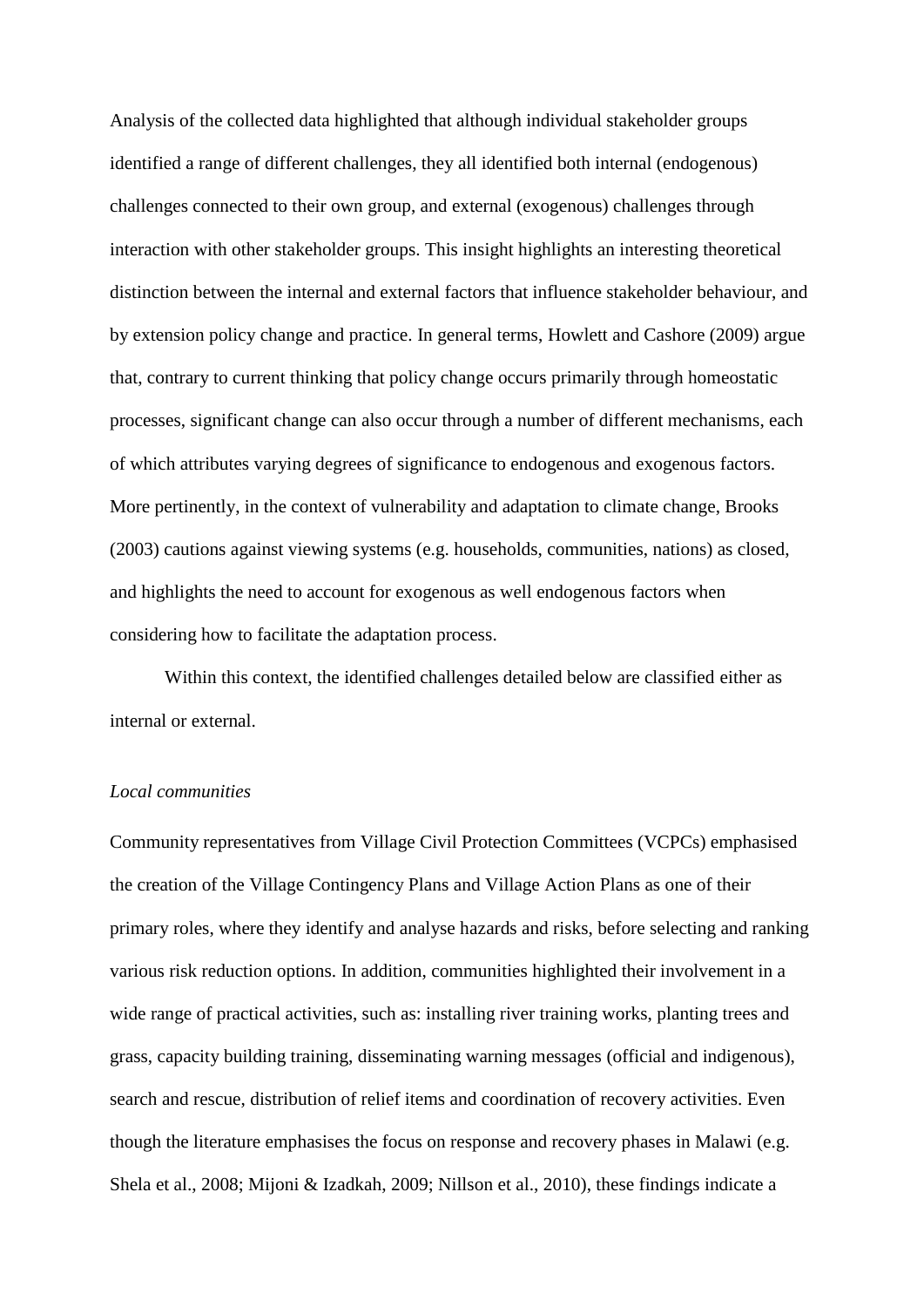number of proactive, risk mitigation and preparedness activities; for example, the installation of water level and rainfall gauges as a part of community-based early warning systems, extensive reafforestation programmes and training to operate equipment and communicate warning messages, was noted across a number of different communities.

Internal challenges for local communities relate to characteristics and situation of the community, whist external challenges relate to their interaction with NGOs and government. Despite participants' willingness to be involved in the long-term, they lack resources, which was often referred to as an internal challenge:

'*We have human capital, but need support with other resources'* (Female villager, Bitrinyu, Nsanje)

For instance, even though communities are aware of a need to build a dike and can provide labour, there is a need for external inputs (e.g. materials and capacity building for long-term maintenance).

Capacity building was identified as another internal challenge, with participants emphasising a lack of capacity in elements of DRR and climate change adaptation. Existing programmes (e.g. capacity building programmes, such as early warning message dissemination or search and rescue training) are considered to be tailored towards individuals, rather than a whole VCPC as a formal institutional structure, which in tandem with the 3 year tenure of VCPC members can effectively mean that the very body tasked with DRR coordination at the local level does not actually have adequately trained and/or equipped personnel to deal with a flood event; this was highlighted as a contributing factor to the impacts of the 2015 floods.

Finally, the identification of project beneficiaries was repeatedly raised as an internal challenge*.* FGD participants felt that even though the selection of beneficiaries (e.g. households receiving relief items or individuals working on dike construction) is their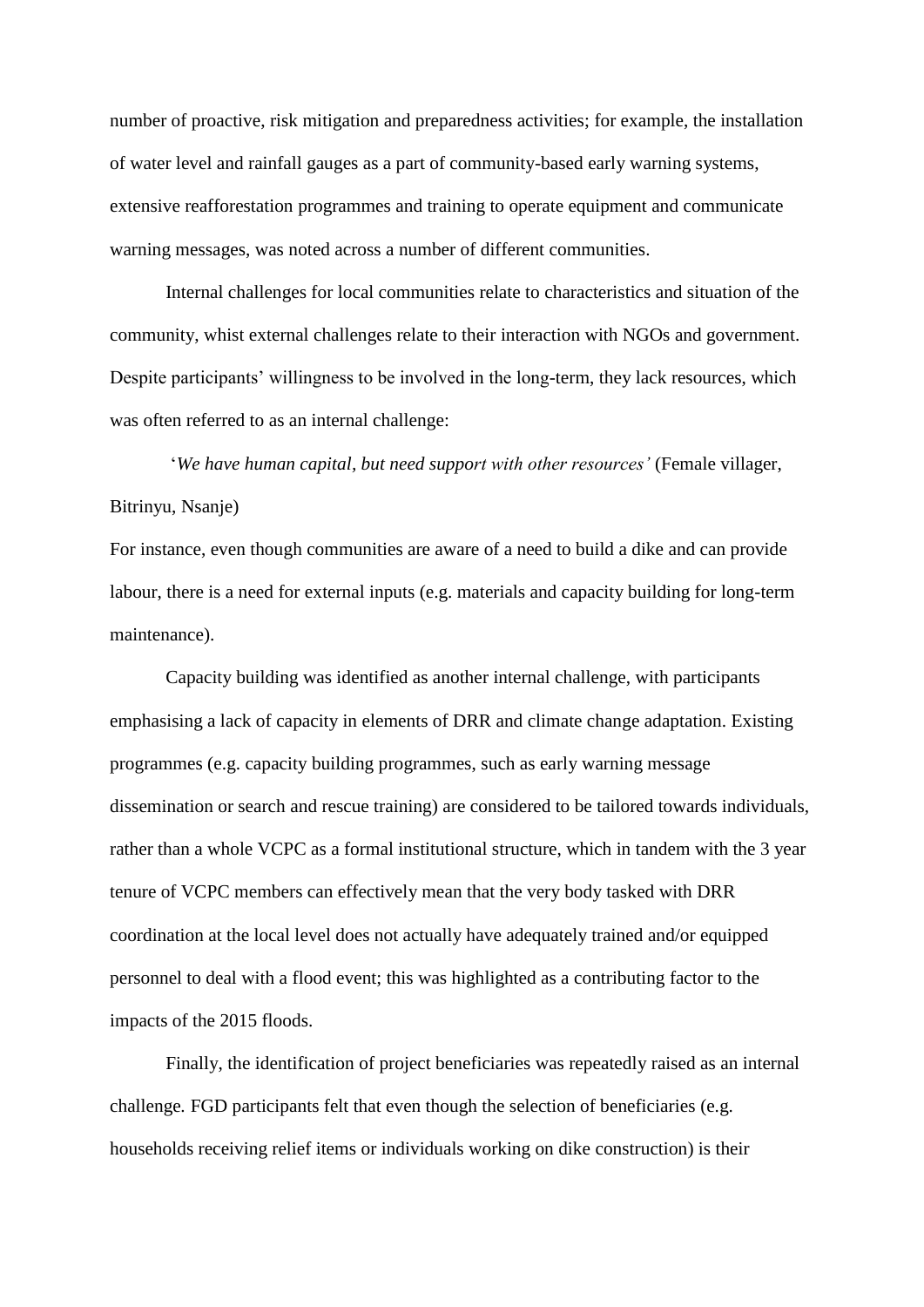responsibility, their role is often overlooked, due either to power relations within communities or a need to validate their selection in front of the whole community, with one male villager from Nyan'ga, Nsanje stating that '*the process undermines their integrity'*. Moreover, being a member of the VCPC often excludes them from being a project beneficiary, since the common perception by other community members is that they already benefited from having a role in VCPC.

With respect to external challenges, participants were concerned that, what they perceive to be their rich local knowledge, is often disregarded by project implementers in favour of professional and scientific knowledge:

'*Lack of our involvement means lack of our indigenous knowledge. So, there will be many deficiencies as far as the project life is concerned'*. (Male villager, Mbenje, Nsanje)

Participants felt that they (as communities) are involved in the project inception phase, but are often side-lined and '*not be able to have a say*' (male villager, Nyan'ga, Nsanje) in later phases. In some cases, participants felt that if a project deviated from its original remit, they would have no power to influence the process. However, in other discussions, a differing perspective was offered through an example of communities having a mandate to temporarily halt a project

'*There was a contractor coming here. But […] he was stealing some cement. So we stopped him from coming again'*. (Male villager, Nyathando, Nsanje)

Further concern was raised about the appointment of external, as opposed to internal, personnel to implement project plans. This includes project "task forces" who are often employed to monitor and evaluate projects without any local insight, and government appointed contractors whose lack of adequate expertise and local knowledge often resulted in sub-standard work.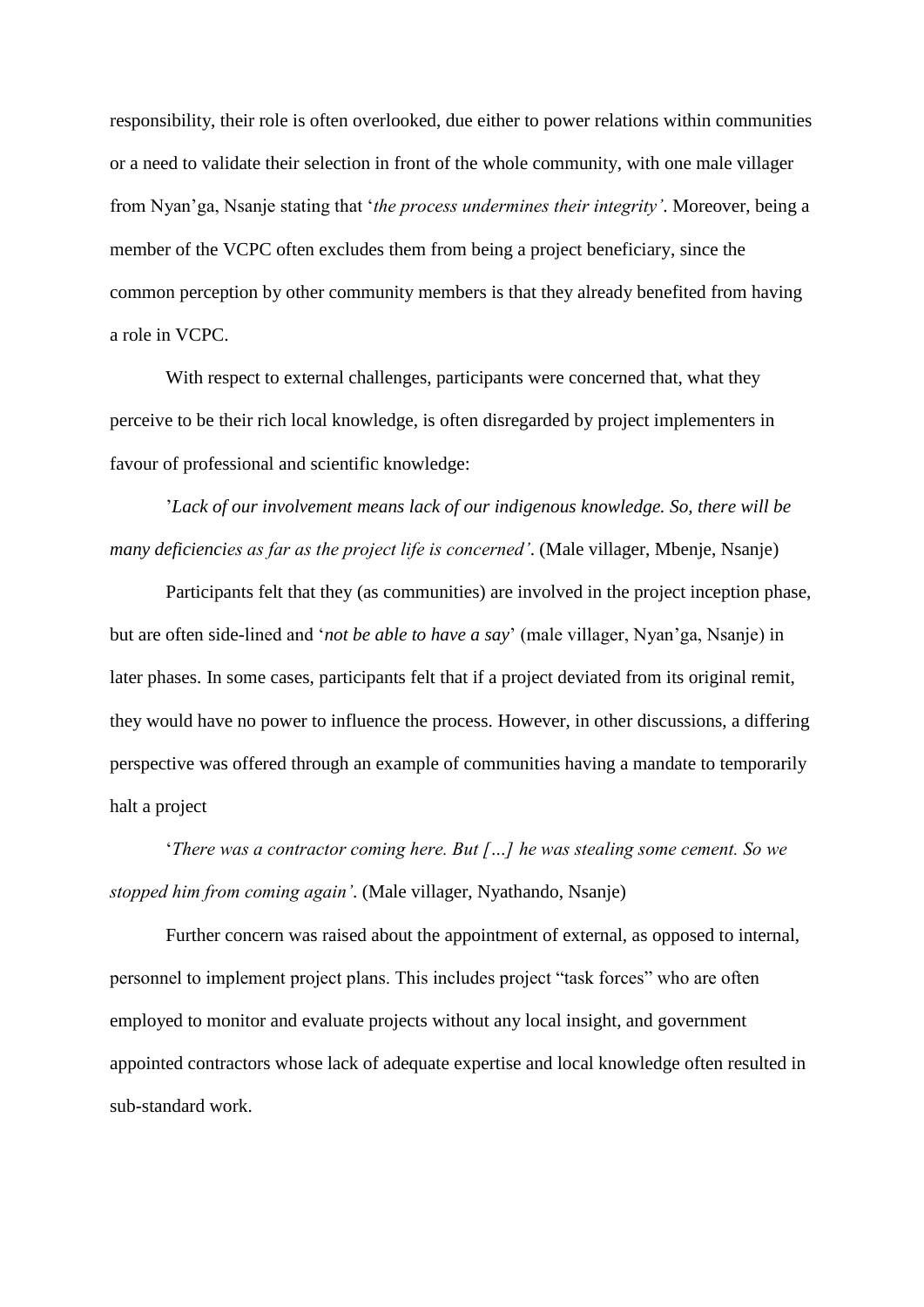'*Normally, they will be people from other areas, so they do not care much for quality […]. They [*contractors*] have a very limited capacity, so completion of the work is a challenge*'. (Female villager, Nyathando, Nsanje)

In some cases the quality of work was thought to be undermined by the illegal loss (i.e. selling) of purchased materials during project implementation, whilst in other cases projects were simply not completed due to insufficient funds.

Communities identified further external challenges related to NGOs, including a lack of budget transparency:

'*NGOs say they will spend a certain amount, but the work they do is different from the budget. There is no transparency on the budgeting*' (Male villager, Birtinyu, Nsanje), and duplication of effort due to poor communication at the district level:

'… *some organisation may bring food, and then some other organisations as well bring food, when what we need is, for example, blankets. That is quite common*'. (Male villager, Medram, Chikwawa)

In one community it was noted that flood risk reduction projects are largely implemented in downstream, low-lying areas, with no or potentially detrimental actions undertaken further upstream; an example was given of an upstream area where environmental deforestation occurs, consequently increasing overall surface runoff, and undermining the effectiveness of downstream practices.

### *Non-governmental organisations*

During the fieldwork, many NGOs were seen to be operating in the Lower Shire Valley, predominantly using participatory methodologies to support communities in developing local level DRR plans. Examples include: community-based early-warning systems, communityled dike construction and capacity-building activities (e.g. resilient building training, first aid, village savings and loans). NGOs highlighted the close cooperation with the DCPC in DRR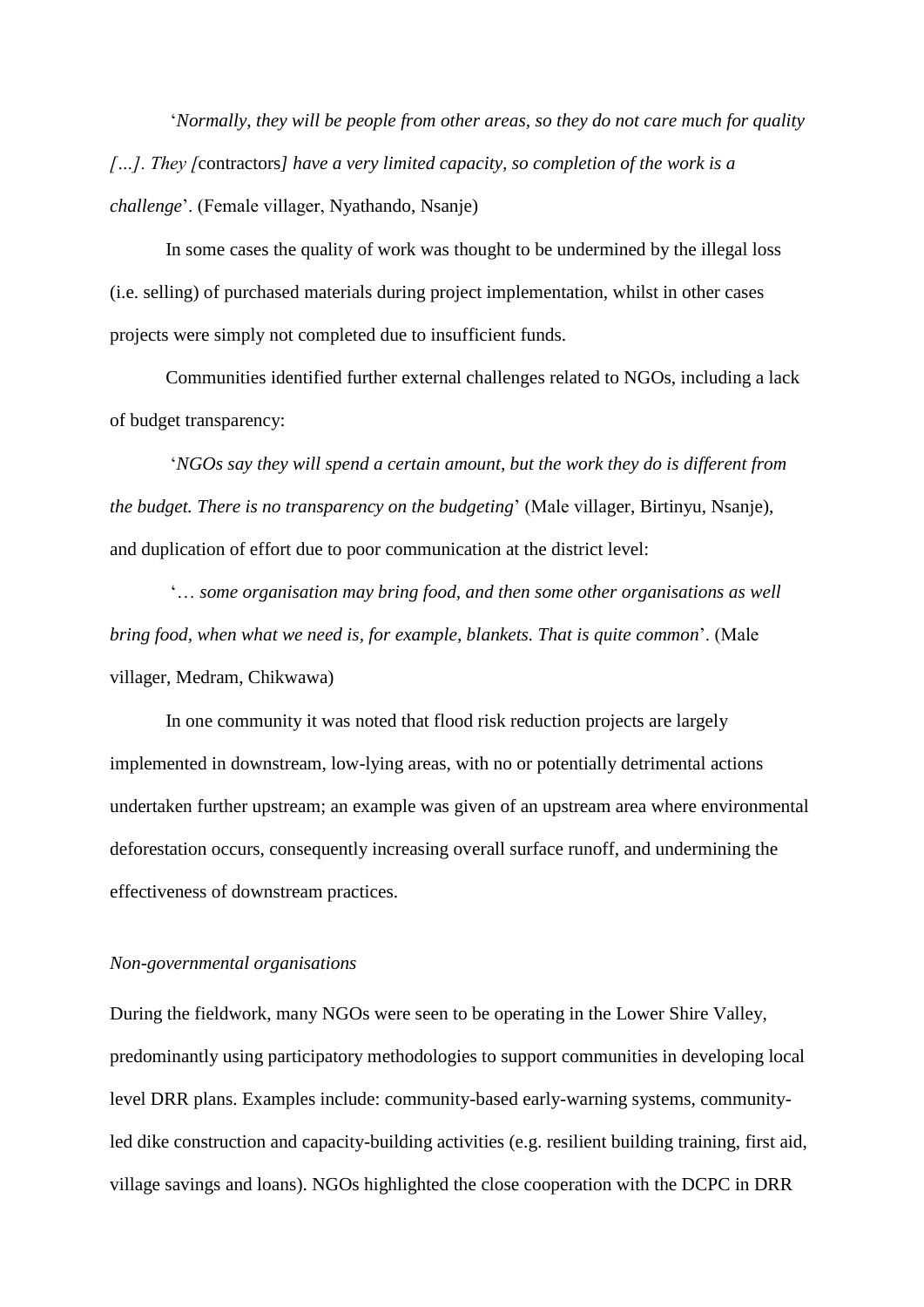issues, with the selection of project areas being based on guidance from district level government. Furthermore, NGO participants elaborated that the approach they take in their work with the local government is multi-sectoral, with technical expertise from relevant local government departments being brought in to contribute to specific projects (e.g. forestry officers advise on reafforestation programmes). This multi-sectoral approach further manifests itself in the co-production of seasonal scenarios as an input for the update of district-wide contingency plans, a collaborative exercise involving different government departments and NGOs.

Internal challenges for NGOs relate to how individual NGOs operate and coordinate with development partners and other NGOs, whilst external challenges relate to their interaction with communities and local government. Several internal challenges were associated with the working relationship between NGOs and their donors. For instance, even though a shift towards a more proactive approach to risk reduction is appearing, NGOs are currently still more focused on the response phase. A possible explanation for this is that contingency plans at district levels do not have designated funding, and donor financial assistance only tends to be available when disaster strikes. Additionally, NGO participants also felt that their organisations '*act and dance to the tunes of donors'* (NGO member, Nsanje), since donor funded projects often arrive as 'pre-designed' packages, reflecting donors agendas rather than matching the actual needs of communities at risk. These findings have been noted elsewhere (e.g. Stephenson & Penn, 2005).

NGO participants also highlighted the impact of unconventional behaviour of some NGOs, who often start activities within a village without using the established system for selecting areas for project implementation: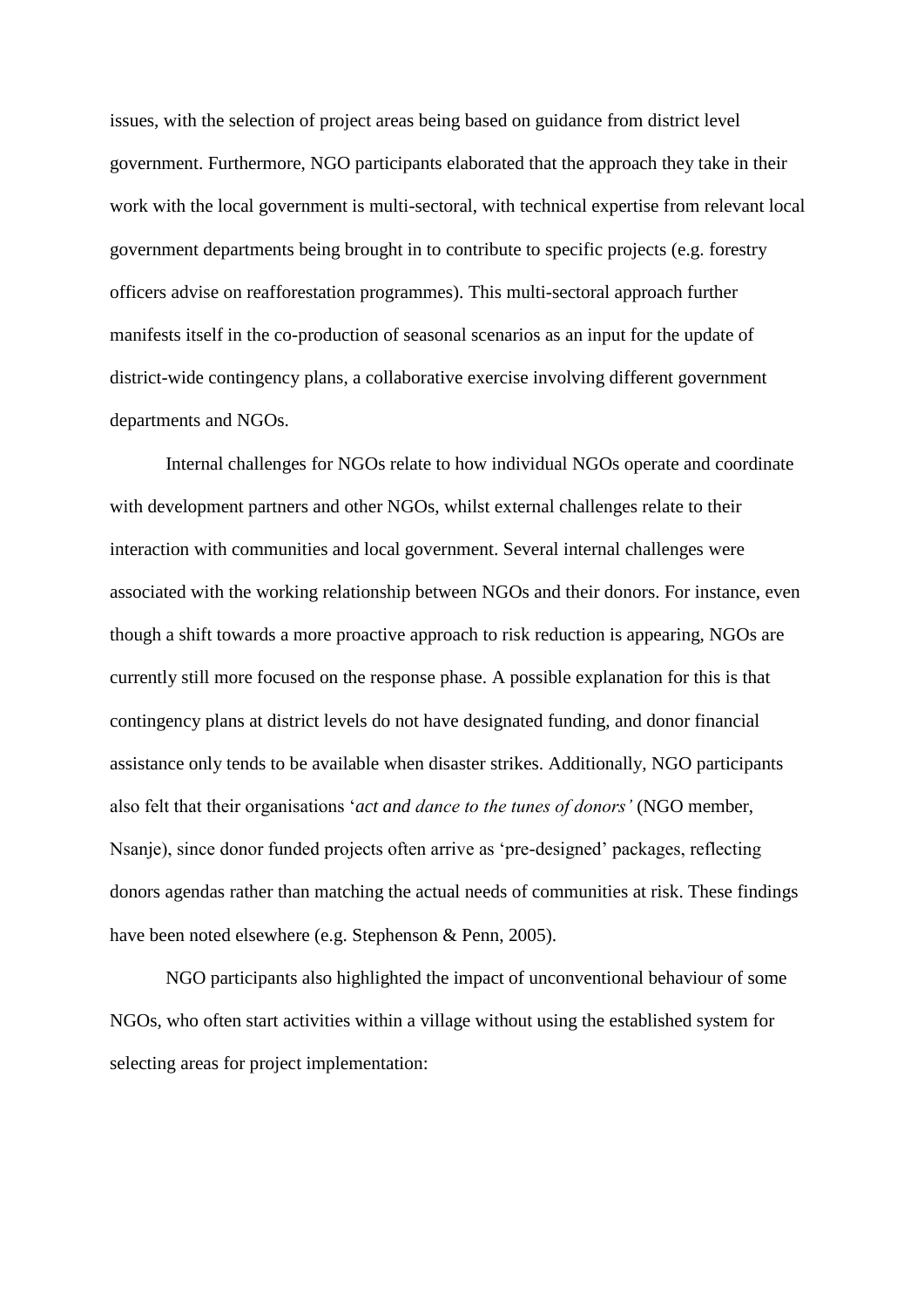'*Most of the NGOs work with the government and that is very right. […] But there are some challenges. There are NGOs that just come without passing the offices. […] That is why most of the projects are sometimes abandoned*.' (NGO member, Nsanje) It was noted that this often leads to duplication of efforts in certain areas, a paucity of activity in others and a general decrease in community confidence in NGO-related activities.

Data and information sharing between different NGOs and international development partners was also identified as a significant internal challenge, with most project reports submitted to respective headquarter offices without sharing with other development partners or local government, even though it is '*legally binding'* (NGO member, Nsanje). This situation can again lead to duplication of efforts, a prime example being the commonplace duplication of Participatory Rural Appraisals (PARs) by different NGOs. Data protocols were also mentioned in relation to rainfall data from community-based gauging stations, with NGO members indicating that rainfall data collected by communities in the rainy season are not being stored by the Malawi Department of Climate Change and Meteorological Services. In a country that lacks the data required to calibrate the type of flood risk models needed to develop risk-informed localised strategies, this would appear to be a significant oversight.

In their work with communities, one of the major external challenges identified by NGO participants was the aid 'dependency' syndrome, whereby communities become so used to receiving assistance that they cease to develop their own long term resilience. The aid 'dependency' syndrome is seen as an anti-developmental process (Ali, Malwanda & Suliman, 1999; Andrews, 2009). For example, NGOs report that cooperation with communities is in some cases negatively influenced by expectation of inputs (e.g. financial, food, materials) for work done for a communal cause. In a similar vein, NGOs also noted that communal projects tended to experience more significant challenges related to a lack of ownership, than individually focussed projects. An example of community-led planting alongside river banks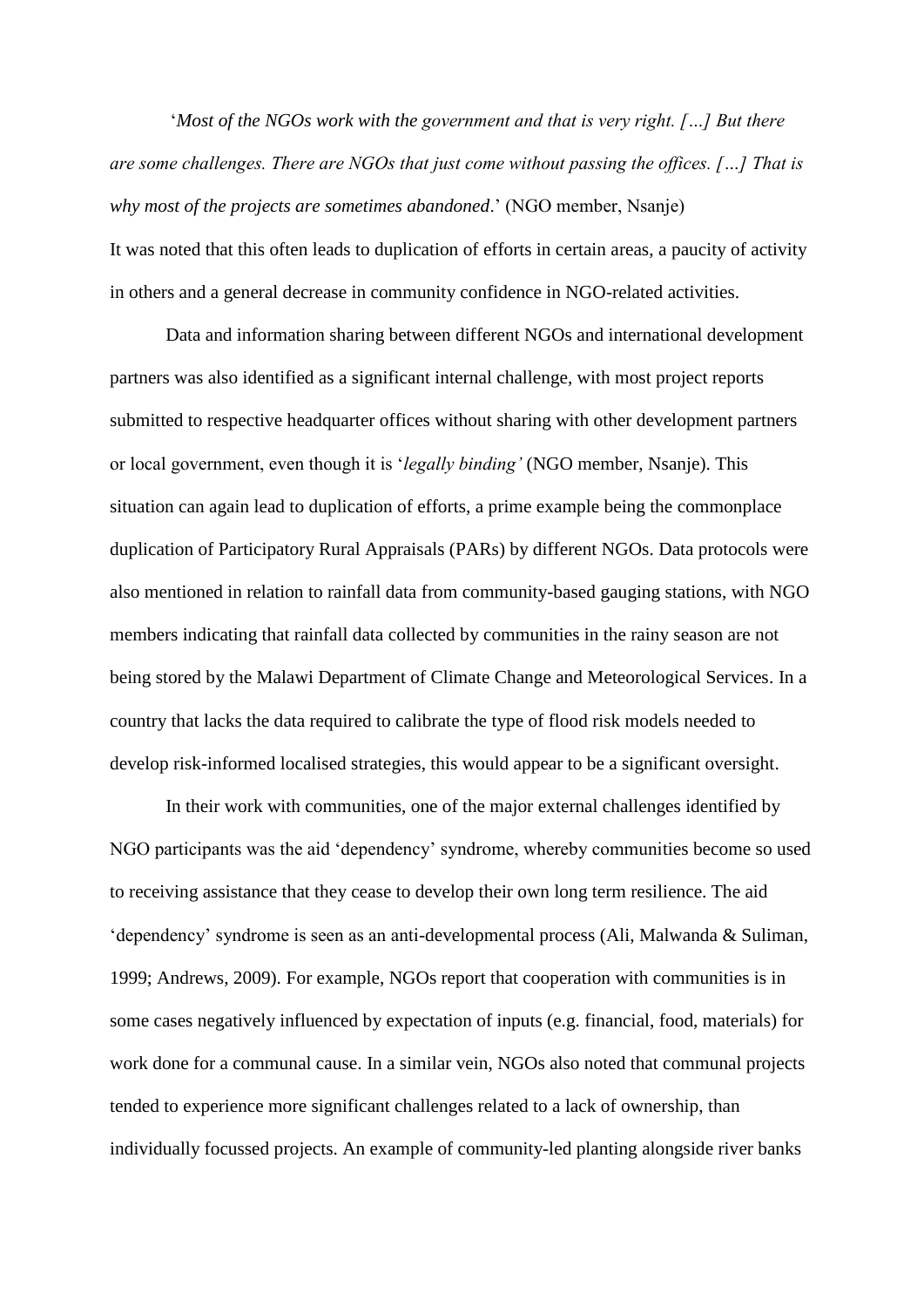was given, which NGOs often perceive to struggle because '*nobody owns the river'* (NGO member, Nsanje) and it is hence difficult for villagers to understand how such measures benefit them individually. NGOs emphasised the importance of power relations within communities, which were often seen to bias the selection of project beneficiaries (e.g. family members selected to committees such as VCPC) and, by definition, the success of the project at a community level. NGO staff also noted that community members still perceive DRR as a matter of relief item distribution, whilst actual risk reduction remains '*a word of mouth'*  (NGO member, Nsanje) in the absence of action and leadership instilled in existing community structures. Finally, NGO members pointed out that district government should revisit allocation of the project areas in the district, since there are areas which are not covered by the work of NGOs, thus creating unequal spatial coverage of CB-FRM activities.

Some challenges manifest as both internal and external. One of the most significant overall challenges identified by NGO participants was the general lack of sustainability and community ownership of the projects, and local government was identified as a key actor in this respect:

'*As NGOs we are time specific. Projects have specific duration and then we are out. So, to make sure that activities or interventions […] are sustainable, we need government personnel because they are there forever [...] Go there (to project sites) three, four years later and you will find that whatever was there is gone.*' (NGO member, Nsanje).

The absence of adequate exit strategies, was also identified as a contributing factor to the lack of sustainability and community ownership of project*s:*

'*… NGOs come in with exit strategies too late […] We need to put in measures so that the actions we have been doing continue […] Exit strategy should be there when you are starting the project. […] Normally, I think that even communities themselves do not see it as a product. Unless, the facilitation is like that people realise: ok, this is our own. To put in these*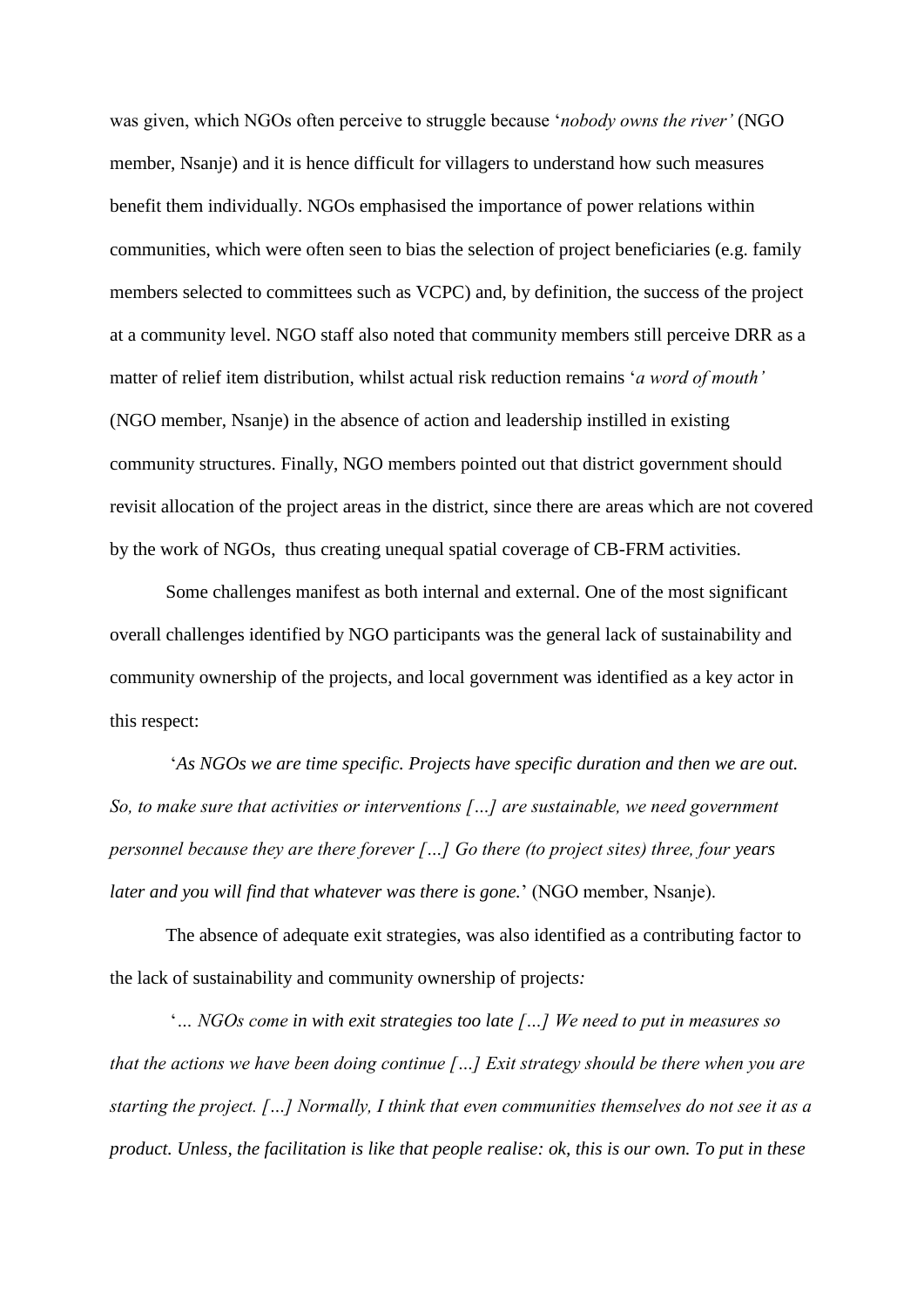*exit strategies, and that we have sustainable activities going on, and this owned by communities themselves, it is coming too late'. (*NGO member, Nsanje)

#### *Local government*

Local government participants (i.e. DCPC) identified a wide range of DRR-related activities undertaken by District Civil Protection Committees (DCPCs), including: the mobilisation of resources; information sharing through decentralised structures; training of Civil Protection Committees (CPCs) at different levels; identification of potential disaster prone areas; development of Contingency Plans and Disaster Risk Management Plans at district level; directing NGOs to projects sites; and, impacts and needs assessments.

Internal challenges for local government stakeholders relate to governmental work, whilst external challenges relate to their interaction with communities and NGOs. On a pathway of delivering DRR benefits, local government participants highlighted a lack of internal funding as the main challenge. As reported by Chiusiwa (2015) in the national progress report on the implementation of the Hyogo Framework for Action in Malawi, there are no budget lines for DRR at any level, with scarce Government resources tailored towards response and recovery, leaving mitigation and preparedness underfunded. In addition, some members of the DCPC highlighted that the lack of a dedicated budget line for DRR is one of the reasons that some areas in the districts are not beneficiaries of the projects, as local government has no financial capacity to support risk reduction projects implementation in areas where NGOs are not operating. The lack of funding resources also directly influences the capacity of the CPCs at all levels to annually update Contingency Plans; as an example, the latest version of the Contingency Plan for Chikwawa District was created for the 2014/2015 season. The Disaster Risk Management Plans at all levels were not available during the time of data collection for this study. Another internal challenge to delivering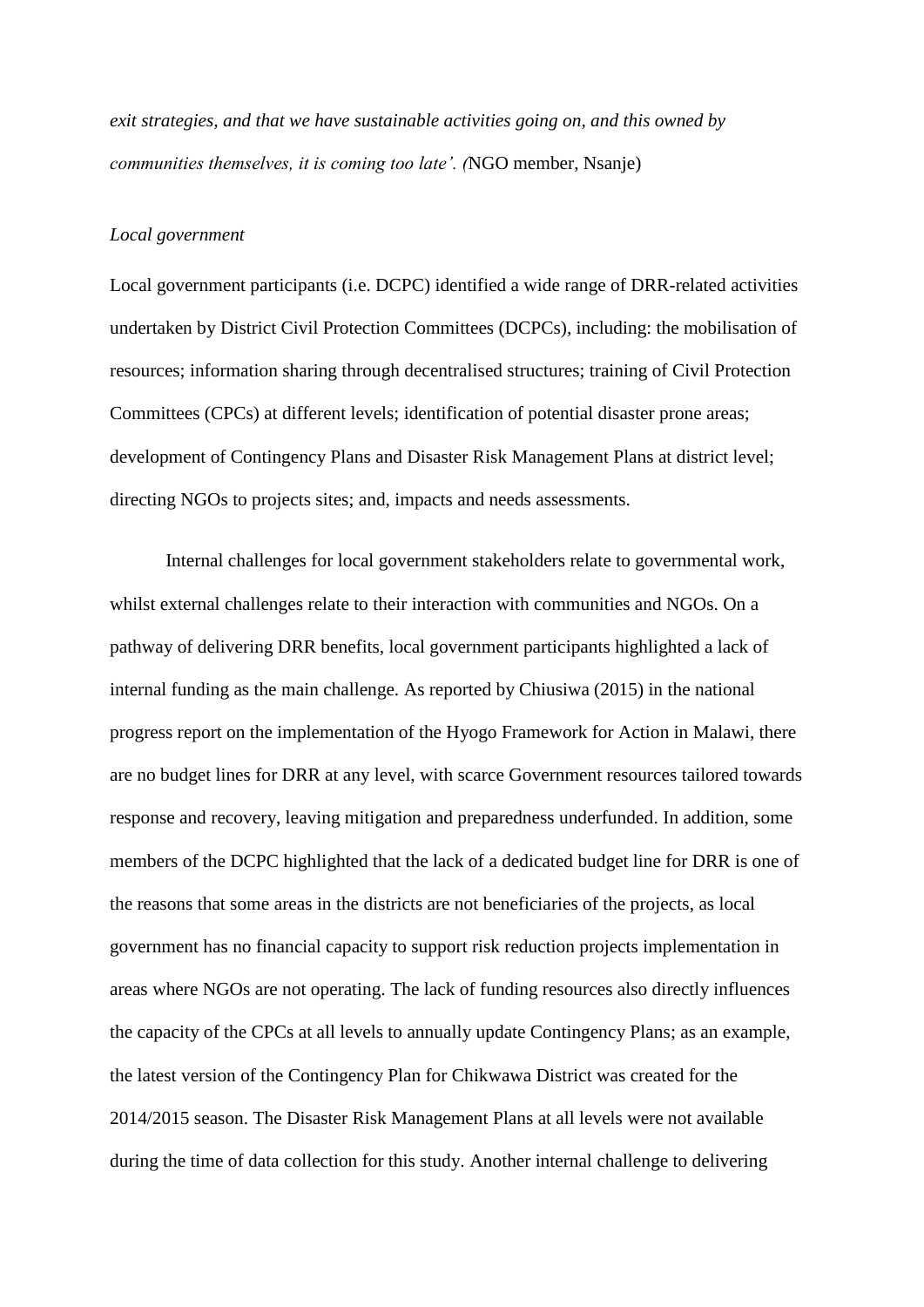sustainable CB-FRM was that not all ministries are involved in the planning process. For example, representatives from the Ministry of Health and the Ministry of Gender, Children, Disability and Social Welfare felt that their role is often overseen in mitigation and preparedness planning, and it is not until after flooding has occurred that the need for their involvement becomes clear.

In terms of external challenges, funding often remains a challenge when projects are externally funded. DCPC members indicated that funding is often not available for DCPC to independently monitor projects, which in turn can influence the quality of delivered projects:

'*The issue is money, we do not have it. We depend on the same donors, same NGOs to spare some money for us, so we can do the monitoring'*. (DCPC member, Nsanje)

Another external challenge identified was the lack of participation and long-term commitment of community members to CB-FRM projects, with one DCPC member (Chikwawa) stating that '*When the project is phased out, that is when participation ends*'. Participants felt that a more bottom-up approach, where communities submitted their own requests and ideas for risk reduction projects, would increase the sense of ownership of projects, which would in turn enhance the sustainability of projects. However, some participants emphasized that there is often no or very little capacity within communities to undertake long-term maintenance, since they do not normally receive any training:

'*Most constructors, they do not train the communities so they are able to monitor the projects […] The training would enhance participation'* (DCPC member, Nsanje).

Building on the perceived participation gap and connecting with the 'dependency' syndrome, participants indicated that participation-resistance from communities is often experienced. It was suggested that communities' expectation of inputs (e.g. monetary, material, livestock) was the '*root cause of the problem*' (DCPC member, Chikwawa).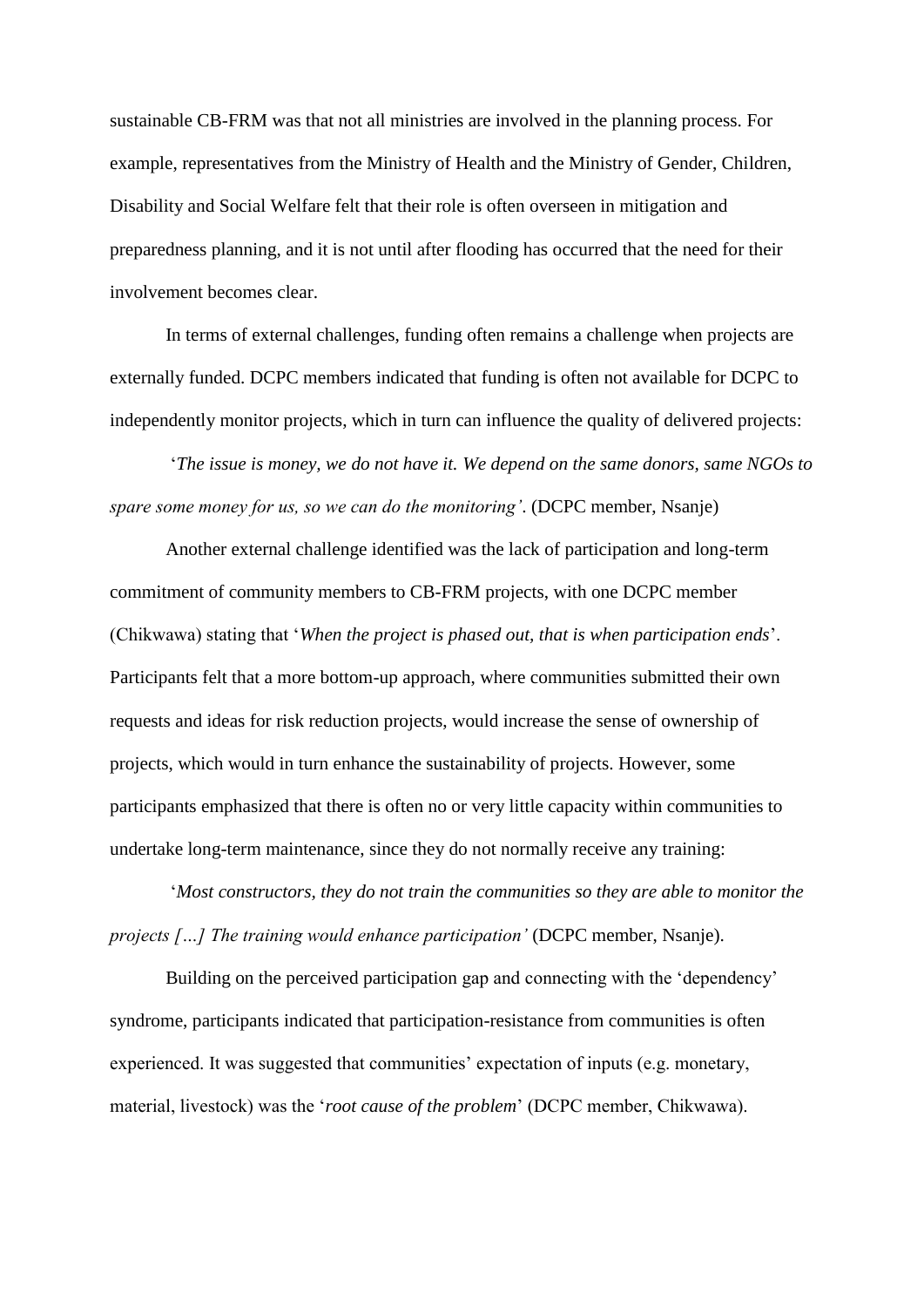Participants also raised the issue of the dominance of people with power, with some individuals sitting on several committees in the communities (e.g. VCPC, Village Natural Resources Management Committees), with a DCPC member in Chikwawa noting that '*the participation is not equal and fairly spread within the community'*. In addition to the questionable merit in investing power with a small group of individuals, an indirect implication of this situation is that institutional structures may not always operate as designed, e.g. the few individuals who received capacity building training will not be always available.

Whilst acknowledging the important role that NGOs play in the CB-FRM, participants highlighted several challenges related to their involvement. This included unconventional project selection processes that often lead to duplication of efforts in some areas and paucity of activities in others. According to participants, it is essential to follow the conventional system, particularly during the response phase, and failure to do so often creates chaos in the field. Furthermore, participants felt that there is a need for increased accountability of NGOs towards the local government, including budget transparency. Finally, there was an overall agreement that there is a necessity to improve the effectiveness of existing systems through better cooperation, coordination and communication between core actors (i.e. local government and NGOs).

#### **Discussion and conclusions**

The aim of the research presented herein was to explore the realities and challenges of CB-FRM in in Malawi by engaging with different stakeholders groups in the most flood prone area: the Lower Shire Valley. The general findings are summarised in Table 2 and indicate that an enabling institutional, policy and legislative environment currently exists for DRR in Malawi. However, as stated by Mijoni and Izakhari (2009), even though Malawi has a holistic policy for flood hazard, its implementation is oriented toward relief assistance. The findings herein indicate that, although response and relief still remain prominent components, various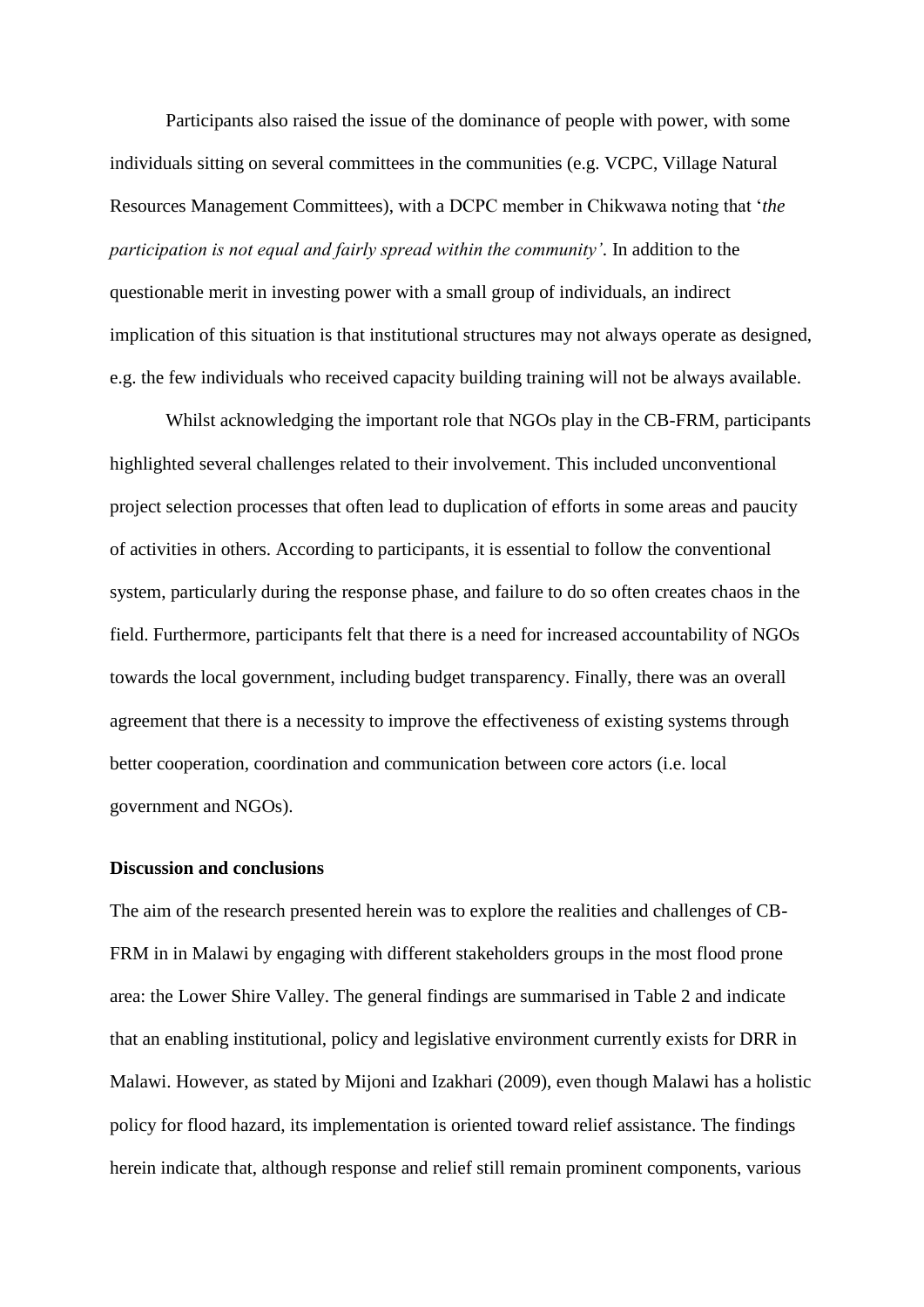activities on mitigation and preparedness can be observed, and such activities are strongly advocated by the local government and NGOs. However, the widespread lack of governmental resources for mitigation activities, allied to relief oriented donor interventions and aid dependency by communities pose difficulties in mainstreaming this shift to a 'business as usual' case. In line with previous research (e.g. Mijoni & Izadkhah 2009), the results also show that the implementation of localised practices is led by NGOs, with international NGOs in particular playing a crucial role in funding community-based projects.

Results revealed a wide range of challenges experienced in the process of CB-FRM in Malawi, with each stakeholder group providing unique perspectives, based on local contexts and experiences. Notwithstanding some clearly identified differences, such as the project sustainability issues identified as a key challenge by NGOs and local government but not by local communities, the findings indicate that each of the stakeholder groups face similar challenges. Most notably, these challenges are experienced in terms of financing, participation, governance and community-based project management (from onset to operation and maintenance). Furthermore, all groups experience challenges in terms of coordination, both within their stakeholder group or through interaction with others.

Analysis of the data related to CB-FRM challenges highlighted the homogeneity in answers, as evidenced by similar experienced challenges, particularly in the FGDs conducted with NGOs and institutional stakeholders. Conversely, some heterogeneity and a lack of consensus between different local communities were observed, as evidenced by differences in the role of individual communities in influencing project implementation ). Furthermore, it was noted that challenges between two different districts (i.e. Nsanje and Chikwawa) analysed in this study are not distinct, which can be explained by similar flooding experiences and system in place in the districts (i.e. presence of NGOs, institutional setup).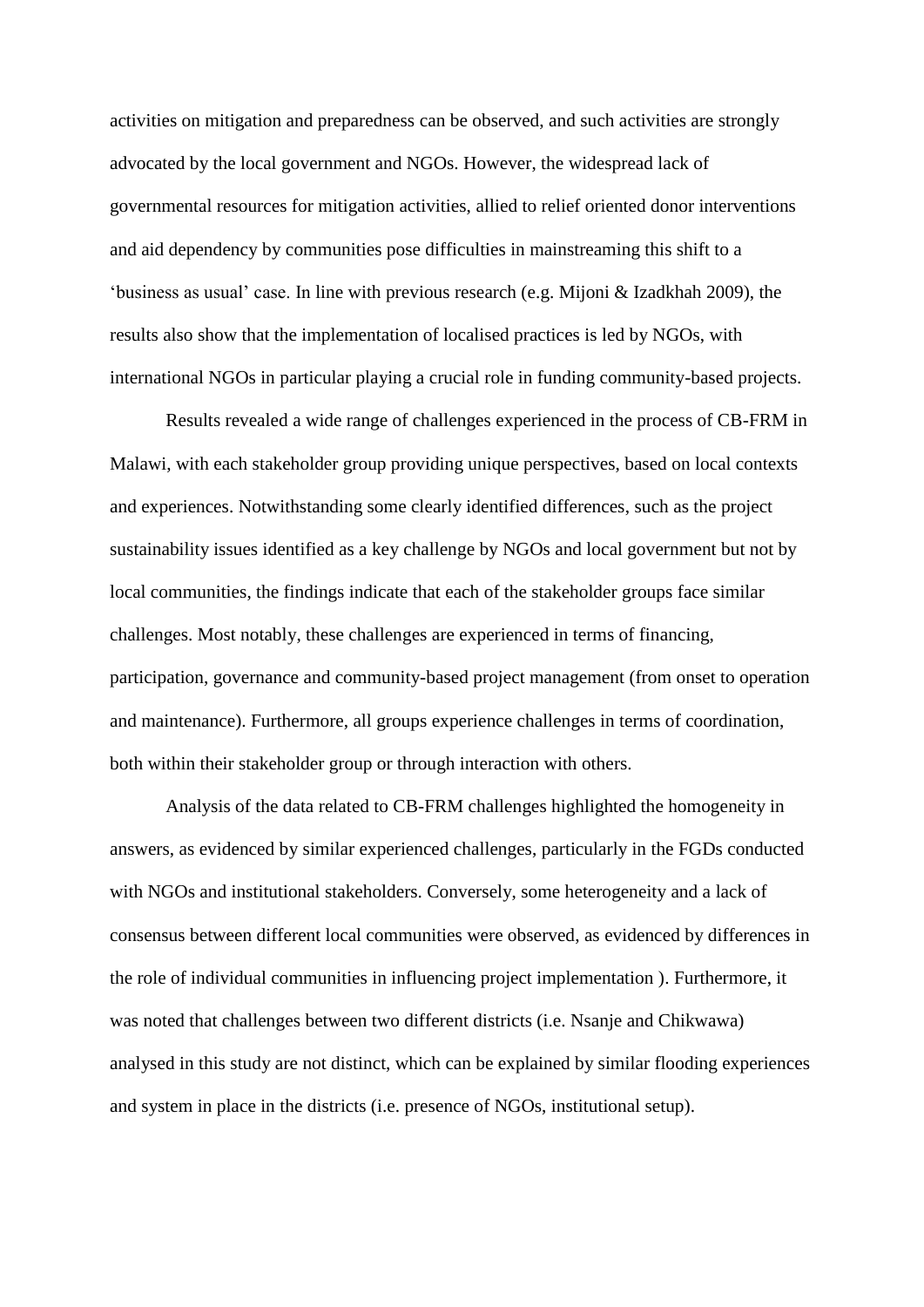In terms of the different stakeholder roles, the findings show that CB-FRM in Malawi is often a truly multi-stakeholder effort. The decentralised institutional system for DRR in Malawi provides a platform for cooperation between government, civil society, local communities and other stakeholders. This was also found in a review of African experiences in CB-DRR, where van Niekerk & Coetzee (2012) discuss flood mitigation construction in Chikwawa as a successful example of CB-FRM project. However, as findings in this paper indicate, this would appear to be an exception, as continued involvement and ownership presents one of the key obstacles for sustainable CB-FRM in Malawi. Shaw (2012) explains a lack of sustainability in CB-DRR by the lack of partnerships, participation, empowerment and ownership of local communities. Furthermore, the results revealed that the existing decentralised system in Malawi is in need of improvement, especially in terms of participation, transparency, accountability and collaboration; all universally seen as 'ingredients' of good governance (UNESCAP, 2009). The challenges of decentralisation that emerged as a result of this research are not unique for Malawi, and have been observed across the developing world (e.g. Grindle, 2004; Grady, Gersonious & Makarigakis, 2016). The findings of this research clearly indicate that if CB-FRM, and more generally CB-DRR, is to progress from short-term and short-lived interventions towards more long lasting activities, collaborative efforts need to be taken by all stakeholder groups. Taking into account that efficient DRR requires a multi-sectoral approach and commitment from all parties (e.g. UNSIDR, 2015), it is evident that inadequate inclusion of all governmental sectors (e.g. health, gender) can present an obstacle for sustainable CB-FRM.

The limitations of this research were primarily concerned with data collection and, whilst the realities of qualitative social research mean that they could not be fully avoided, they were minimised whenever possible, particularly by having a local facilitator to act as a person of trust for communities and data triangulation. Significant efforts were made to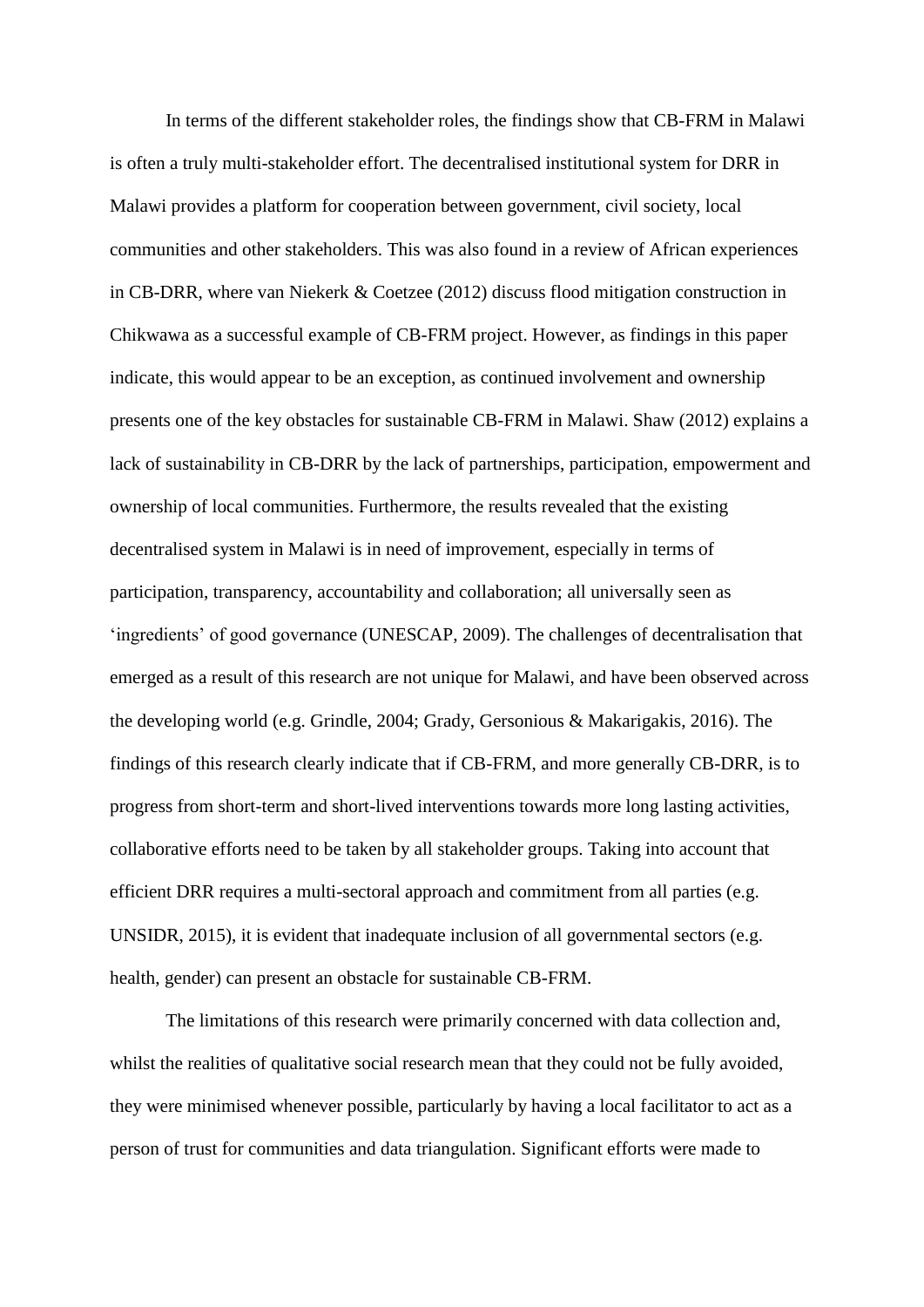ensure accurate transcribing and translating of FGDs, however real-time translation was problematic and may have resulted in the loss of some information or nuance. The quality and amount of data were in some cases influenced by the experience of local FGD facilitators and their rapport with communities. Cultural factors, such as the presence of community outsiders (researchers) or village chiefs, may also have had an impact on the information shared in the discussions. More specifically, the cancellation of an NGO meeting in Chikwawa meant that some NGO data was not gathered, although this was partially offset by the presence of NGO staff members on the DCPC in Chikwawa. Finally, logistical constraints meant that the research focused on three key stakeholder groups (local communities, NGOs and local government) and did not include representatives from either academia or the private sector who can be important stakeholders in CB-DRR (Shaw, 2012 ).

The research reported herein has revealed the challenges experienced by a range of different stakeholders involved in CB-FRM, and has hence helped identify areas for improvement in Malawi, particularly with respect to the development of the type of localised DRR strategies that are required to ensure the long-term sustainability of FRM measures. This is especially relevant for NGOs and local government, who continue to be the main coordinators and implementers of CB-FRM within Malawi. The study contributes to the literature on CB-FRM, and CB-DRR more widely, by adding a systematic overview and an in-depth analysis of a case study from Sub-Saharan Africa. The analysis undertaken has shown that the challenges experienced in Malawi are similar in nature to those experienced elsewhere, and the findings are in line with previous research on CB-DRR challenges in Asia (Shaw, 2006), South America (Maskrey, 2011) and Africa (van Niekerk & Coetzee, 2012). This indicates that the development of improved CB-FRM strategies, based on a detailed understanding of local challenges, can contribute to the creation of a good practice for effective CB-DRR on a far larger, international scale.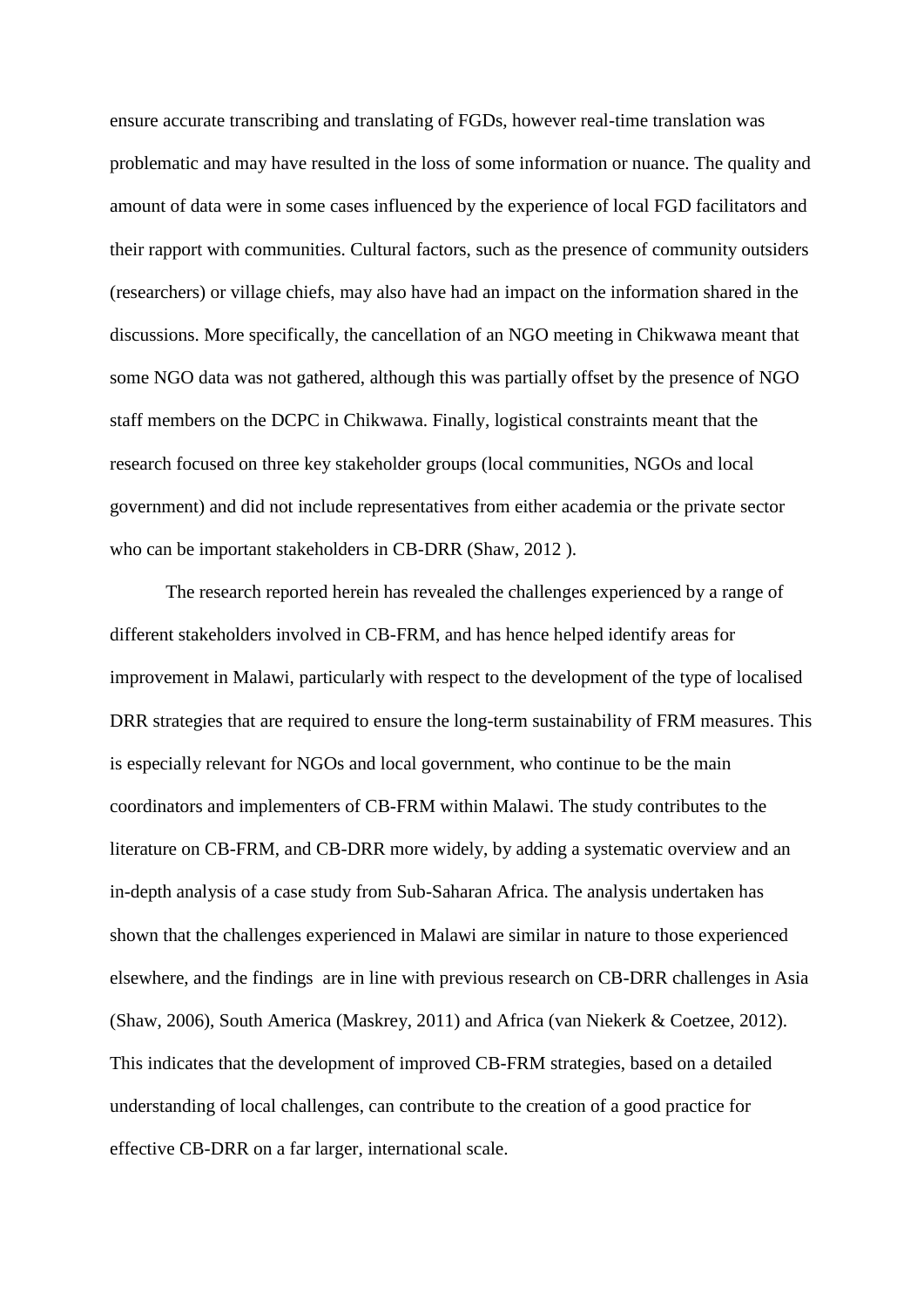The study presented in this paper is a part of an on-going research project that will further look into the ways of overcoming identified challenges; more specifically by understanding the pathways for the increased role of local knowledge in CB-FRM in Malawi.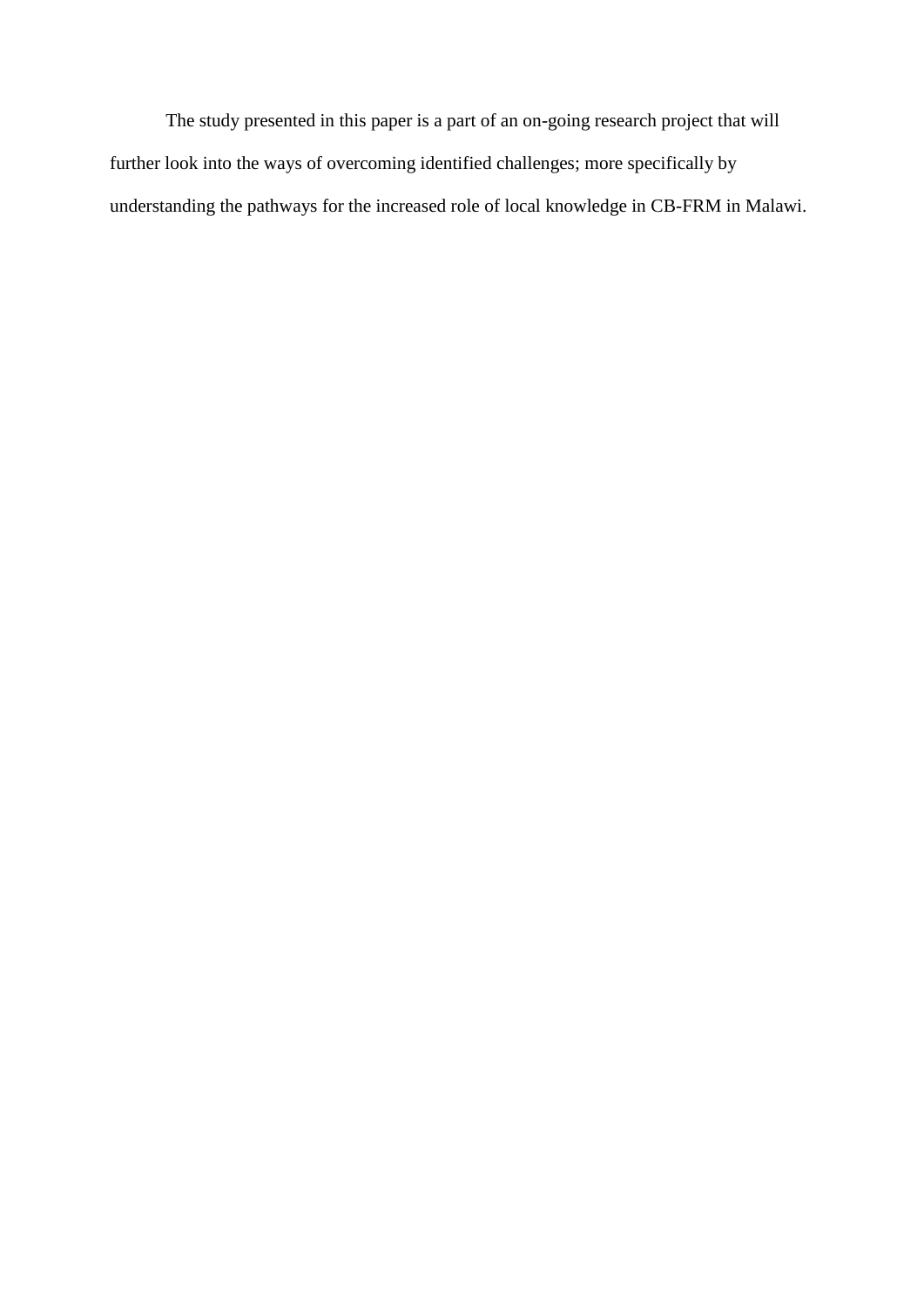### **References**

- Adeloye, A.J., Mwale, F.D., & Dulanya, Z. (2015). A metric-based assessment of flood risk and vulnerability of rural communities in the Lower Shire Valley, Malawi. *Proceedings of the International Association of Hydrological Sciences*, 370, DOI:10.5194/piahs-370-139-2015
- Ali, A., Malwanda, C., & Suliman, Y. (1999). Official development assistance to Africa: an overview. *Journal of African Economies*, 8, 504–527. DOI:10.1093/jae/8.4.504
- Andrews, N. (2009).Foreign aid and development in Africa: What the literature says and what the reality is. *Journal of African Studies and Development*, 1, 008–015. Retrieved from http://www.academicjournals.org/journal/JASD/article-abstract/9F397B48420
- Atkins. (2011). *Integrated Flood Risk Management Plan for the Shire Basin project Inception Report – Final*. Retrieved from MASDAP: [www.masdap.mw/documents/258/download](http://www.masdap.mw/documents/258/download)
- Bazeley, P. (2013). *Qualitative data analysis: practical strategies*. SAGE Publications: London
- Blaikie, P.M., Cannon, T., Davis, I., & Wisner, B. (1994). *At risk: natural hazards, people's vulnerability and disasters*. Routlege: Oxford
- Bollin, C., & Hidajat, R. (2013). Community- based risk index: Pilot implementation in Indonesia. In J. Birkman (Ed.), *Measuring Vulnerability to Natural Hazards: Towards Disaster Resilient Societies* (pp. 271-290). Bonn: UNU-IEH, United Nations University Press
- Brooks, N. (2003). *Vulnerability, risk and adaptation: A conceptual framework.* Tyndall Centre Working Paper No. 38. Tyndall Centre for Climate Change Research.
- Brown, D. (2011). Making the linkages between climate change adaptation and spatial planning in Malawi. *Environmental Science and Policy*, 14 , 940–949. DOI: http://doi.org/10.1016/j.envsci.2011.07.009

Bryman, A. (2012). *Social research methods*. Oxford: Oxford University Press.

- Carby, B. (2015). Beyond the community: integrating local and scientific knowledge in the formal development approval process in Jamaica. *Environmental Hazards*,14, 252– 269. DOI: http://dx.doi.org/10.1080/17477891.2015.1058740
- Chhibber, A., & Laajaj, R. (2008). Disasters, Climate Change and Economic Development in Sub-Saharan Africa: Lessons and Direction. *Journal of African Economies*, 17, ii7 ii49. DOI: https://doi.org/10.1093/jae/ejn020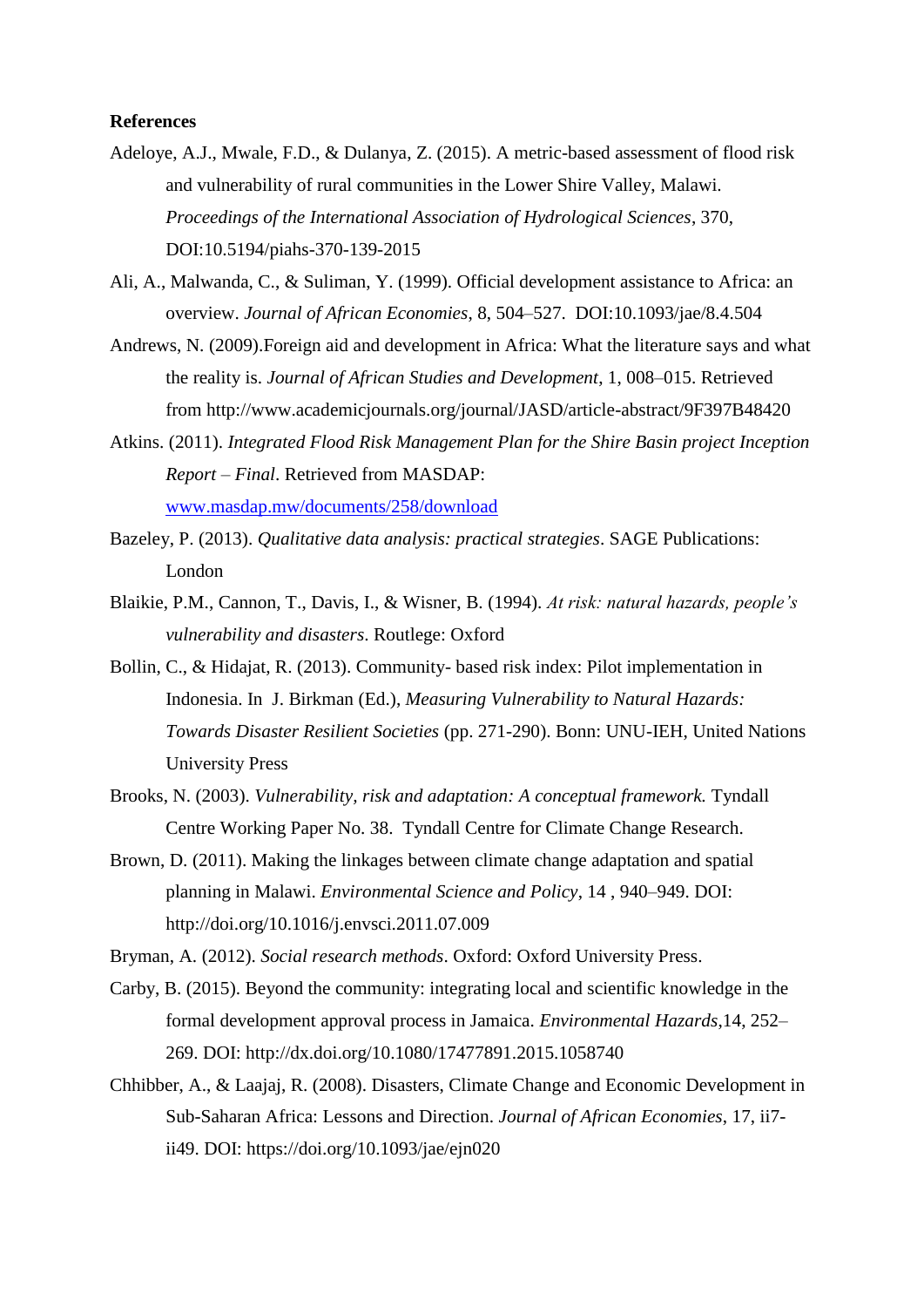- Chidanti-Malunga, J. (2011). Adaptive strategies to climate change in Southern Malawi. *Physics and Chemistry of the Earth*, 36, 1043–1046. DOI: <http://doi.org/10.1016/j.pce.2011.08.012>
- Chikwawa District Council. (2014). *Disaster Contingency Plan 2014-201.*
- Chiusiwa, J. (2015). *Malawi: National progress report on the implementation of the Hyogo Framework of Action (2013-2015)*. Retrieved from PreventionWeb: [http://www.preventionweb.net/english/hyogo/progress/reports/v.php?id=41874&pid:2](http://www.preventionweb.net/english/hyogo/progress/reports/v.php?id=41874&pid:223) [23](http://www.preventionweb.net/english/hyogo/progress/reports/v.php?id=41874&pid:223)
- Dekens, J. (2007). *Local knowledge for disaster preparedness: A literature review*. Retrieved from PreventionWeb: [http://www.preventionweb.net/files/2693\\_icimod8fc84ee621cad6e77e083486ba6f9cd](http://www.preventionweb.net/files/2693_icimod8fc84ee621cad6e77e083486ba6f9cdb.pdf) [b.pdf.](http://www.preventionweb.net/files/2693_icimod8fc84ee621cad6e77e083486ba6f9cdb.pdf)
- Department of Surveys. (2017). *Malawi Spatial Data Platform*. Retrieved January 10, 2017, from http://www.masdap.mw/
- Dumaru, P. (2010). Community-based adaptation: enhancing community adaptive capacity in Druadrua Island, Fiji. *Wiley Interdisciplinary Reviews: Climate Change*, 1, 751–763. DOI: 10.1002/wcc.65
- Gaillard, J.C., & Mercer, J. (2013). From knowledge to action: Bridging gaps in disaster risk reduction. *Progress in Human Geography*, 37, 93–114. DOI: https://doi.org/10.1177/0309132512446717
- Gero, A., Méheux, K., & Dominey-Howes, D. (2011). Integrating community based disaster risk reduction and climate change adaptation: Examples from the Pacific. *Natural Hazards and Earth System Science*, 11, 101–113. DOI:10.5194/nhess-11-101-2011
- Government of Malawi (GoM). (2006). *Malawi's National Adaptation Programme of Action (NAPA)*. Lilongwe: Ministry of Mines, Natural Resources and Environment.
- Government of Malawi (GoM). (2010). *Malawi Growth and Development Strategy II 2011- 2016*. Lilongwe: Ministry of Finance and Development Planning.
- Government of Malawi (GoM). (2015a). Malawi Flood Emergency Recovery Project-Environmental and Social Management Framework. Lilongwe: Ministry of Finance, Economic Planning and Development. Retrieved from: https://www.finance.gov.mw/index.php/documents/doc\_view/211-esmf-malawifloods-emergency-recovery-project-mferp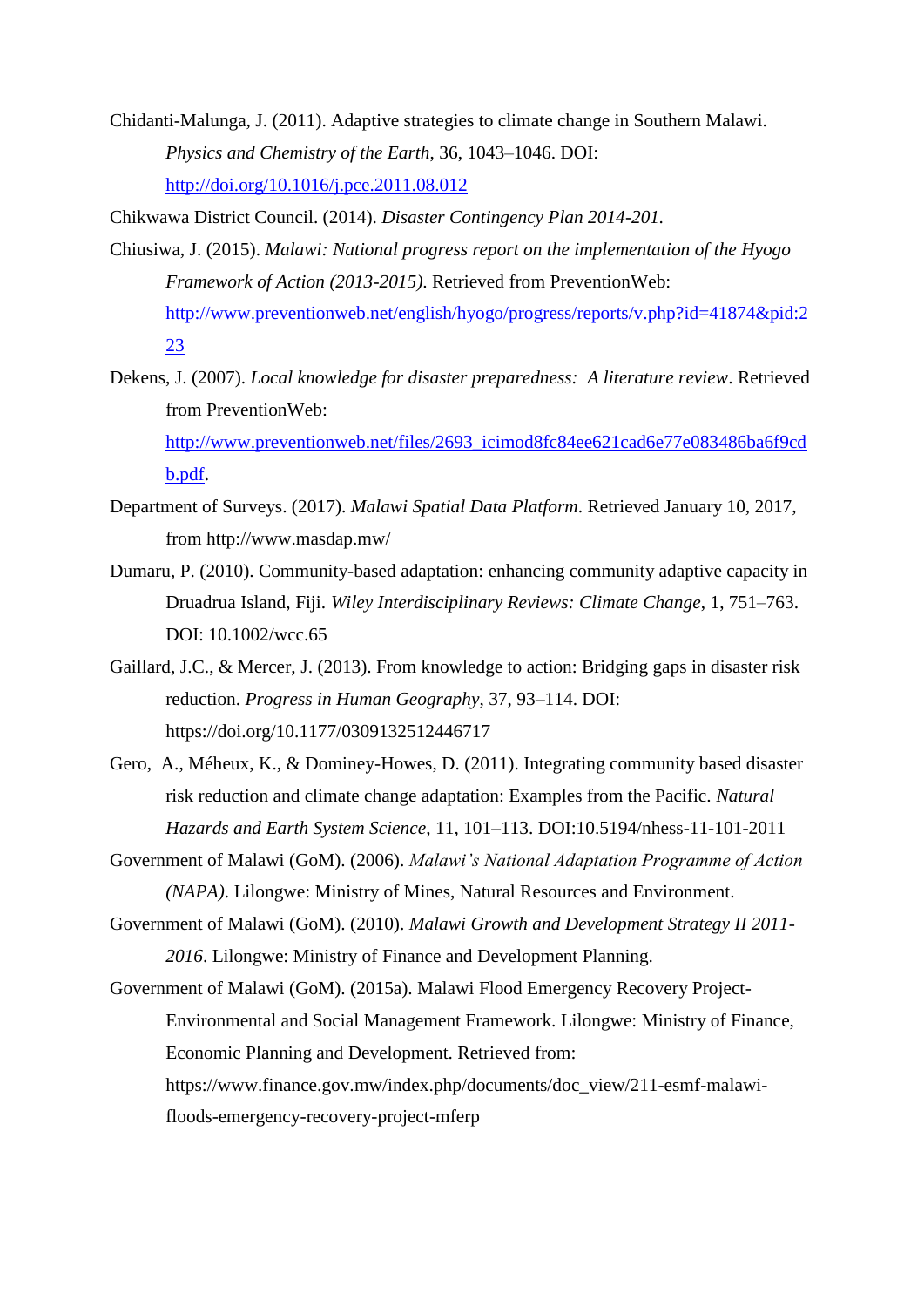- Government of Malawi (GoM). (2015b). Floods Post Disaster Needs Assessment. Retrieved from Prevention Web: http://reliefweb.int/sites/reliefweb.int/files/resources/Malawi-2015-Floods-Post-Disaster-Needs-Assessment-Report.pdf.
- Government of Malawi (GoM). (2015c). *National Disaster Risk Management Policy*. Lilongwe: Department of Disaster Management Affairs.
- Grady, A., Gersonius, B., and Makarigakis, A. (2016). Taking stock of decentralized disaster risk reduction in Indonesia. *Natural Hazards Earth System Sciences*, 16, 2145–2157. DOI:10.5194/nhess-16-2145-2016
- Grindle, M.S. (2004). Good Enough Governance: Poverty Reduction and Reform in Developing Countries. *Governance*, 17, 525–548. DOI: 10.1111/j.0952- 1895.2004.00256.x
- Habitat III Secretariat. (2015). *Habitat III Issue Papers 17- Cities and climate change and disaster risk management*. New York: HIII Secretariat Retrieved from ALNAP: <http://www.alnap.org/resource/20562>
- Heijmans, A. (2009). The social life of community-based disaster risk reduction: origin, politics and framing (Disaster Studies Working Paper 20). Retrieved from University College London:

https://www.ucl.ac.uk/hazardcentre/resources/working\_papers/working\_papers\_folder /wp20Hewitt, K. (1983). The idea of calamity in a technocratic age. In K. Hewitt (Ed.), *Interpretations of calamity from the viewpoint of human ecology* (pp.3-32). Allen and Urwin Inc.

- Hiwasaki, L., Luna, E., Syamsidik, & Shaw, R. (2014). Process for integrating local and indigenous knowledge with science for hydro-meteorological disaster risk reduction and climate change adaptation in coastal and small island communities. *International Journal of Disaster Risk Reduction*, 10, 15–27. DOI: <http://doi.org/10.1016/j.ijdrr.2014.07.007>
- Howlett, M. & Cashmore, B. (2009). [The Dependent Variable Problem in the Study of Policy](http://www.tandfonline.com/doi/full/10.1080/13876980802648144)  [Change: Understanding Policy Change as a Methodological Problem.](http://www.tandfonline.com/doi/full/10.1080/13876980802648144) *[Journal of](http://www.tandfonline.com/toc/fcpa20/11/1)  [Comparative Policy Analysis: Research and Practice.](http://www.tandfonline.com/toc/fcpa20/11/1)* Vol. 11 , No. 1. DOI: 0.1080/13876980802648144
- Jahangiri, K., Izadkhah, Y.O., and Tabibi, S.J. (2011). A comparative study on community‐ based disaster management in selected countries and designing a model for Iran. *Disaster Prevention and Management*, 20, 82–94.

DOI:<http://dx.doi.org/10.1108/09653561111111108>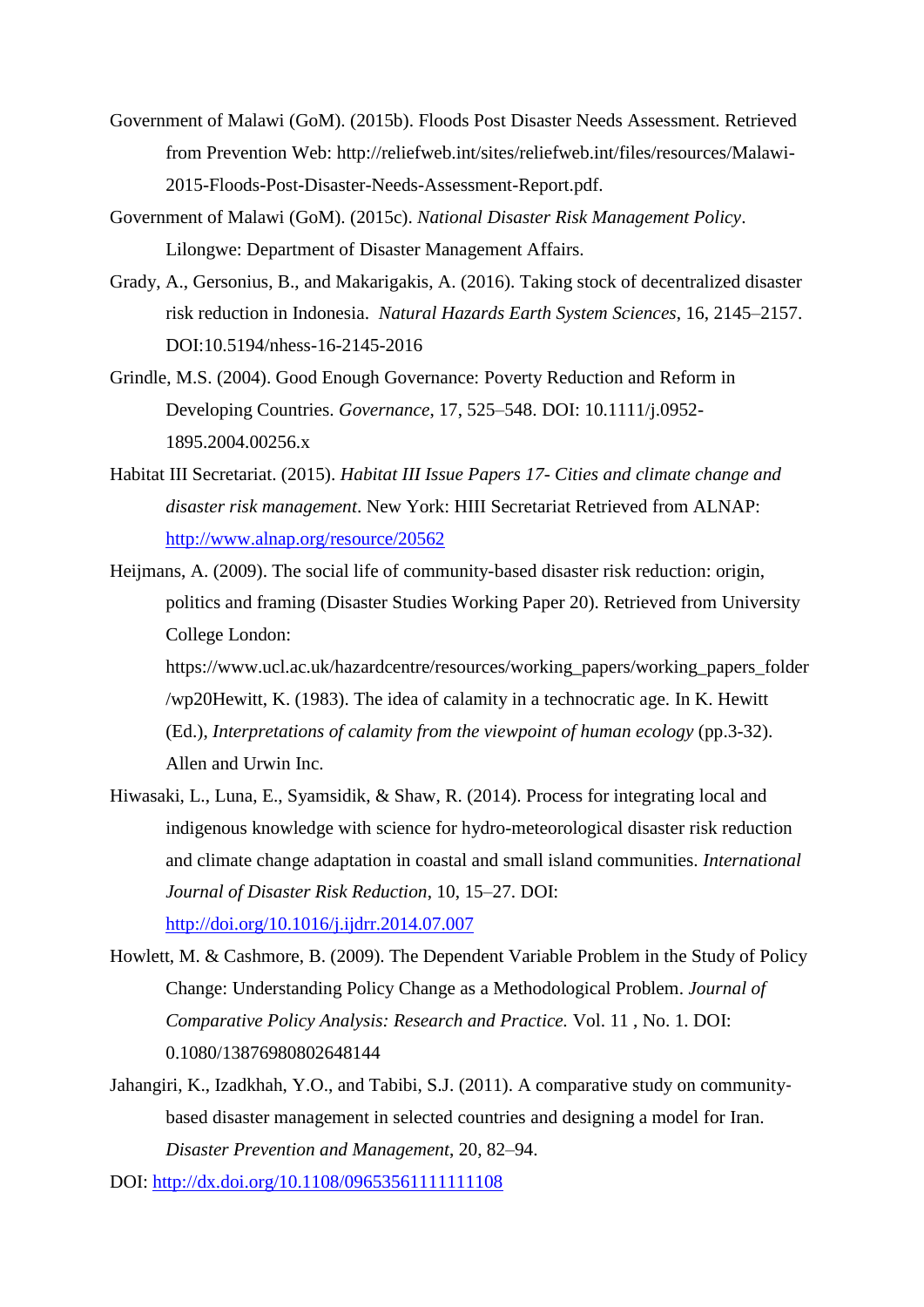Kienberger, S. (2013). Mapping vulnerability- Integration of GIScience and participatory approaches at the local and district levels. In J. Birkmann (Ed.), *Measuring Vulnerability to Natural Hazards: Towards Disaster Resilient Societies (pp. 401-422).* Bonn: UNU-IEH, United Nations University Press.

Maskrey, A. (1989). *Disaster Mitigation: A community based approach*. London: Oxfam GB.

- Maskrey, A. (2011). Revisiting community-based disaster risk management. *Environmental Hazards*, 10, 42–52. DOI: https://doi.org/10.3763/ehaz.2011.0005
- Mason, M. (2010). Sample Size and Saturation in PhD Studies Using Qualitative Interviews. *Forum: Qualitative Social Research*, 11, Retrieved from http://www.qualitativeresearch.net/index.php/fqs/article/view/1428/3027
- Mercer, J. (2010). Disaster Risk Reduction or Climate Change Adaptation: Are we reinventing the wheel. *Journal of International Development*, 22, 247–264. DOI: 10.1002/jid.1677
- Mercer, J., Kelman, I., & Dekens, J. (2009). Integrating Indigenous and Scientific Knowledge for Disaster Risk Reduction. In R. Shaw, A. Sharma, & Y. Takeuchi (Ed.), *Indigenous Knowledge and Disaster Risk Reduction: From Practice to Policy (pp.* 115-131). Nova Science Publishers.
- Mercer, J., Kelman, I., Llyod, K., & Suchet-Pearson, S. (2008). Reflections on use of participatory research for disaster risk reduction. *Area*, 40, 172–183. DOI: 10.1111/j.1475-4762.2008.00797.x
- Mercer, J., Kelman, I., Taranis, L., & Suchet-Pearson, S. (2010). Framework for integrating indigenous and scientific knowledge for disaster risk reduction. *Disasters*, 34, 214– 239. DOI: 10.1111/j.1467-7717.2009.01126.x
- Mijoni, P.L., & Izadkhah, Y.O. (2009). Management of floods in Malawi: case study of the Lower Shire River Valley. *Disaster Prevention and Management*, 180, 490–503. DOI: http://dx.doi.org/10.1108/09653560911003688
- Mwale, F.D., Adeloye, A.J., & Beevers, L. (2015). Quantifying vulnerability of rural communities to flooding in SSA: A contemporary disaster management perspective applied to the Lower Shire Valley, Malawi. *International Journal of Disaster Risk Reduction*, 12, 172–187. DOI: http://doi.org/10.1016/j.ijdrr.2015.01.003
- National Statistical Office. (2008). *Malawi Population and Housing Census 2008: Main report*. Zomba: National Statistical Office.
- National Statistical Office. (2012). *Integrated Household Survey 2010-2011- Household Socio-economic characteristics report*. Zomba: National Statistical Office.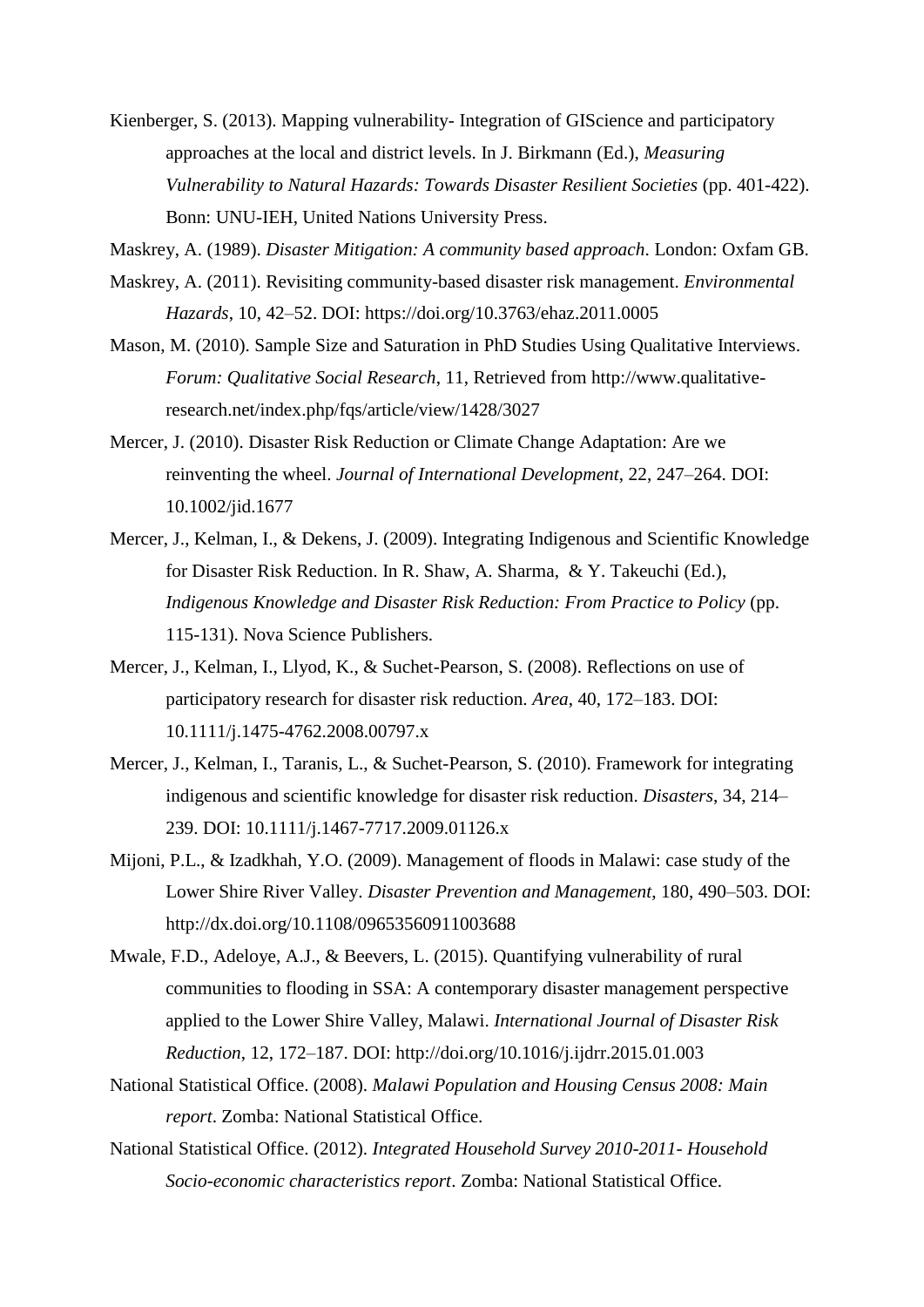- Nillson, A., Shela, O.N., & Chavula, G. (2010). *Flood risk management strategy: mitigation, preparedness, response and recovery*. Lilongwe: Department of Disaster Management Affairs
- Nkomwa, E.C., Kalanda Joshua, M., Ngongondo, C., Monjerezi, M., & Chipungu, F. (2014). Assessing indigenous knowledge systems and climate change adaptation strategies in agriculture: A case study of Chagaka Village, Chikhwawa, Southern Malawi. *Physics and Chemistry of the Earth*, 67–69, 164–172. DOI: <http://doi.org/10.1016/j.pce.2013.10.002>
- Nsanje District Council. (2015). *Nsanje District Council Contingency Plan 2015-2016*.
- O'Keefe, P., Westgate, K., & Wisner, B. (1976). Taking the naturalness out of natural disasters. *Nature*, 260, 566–567. DOI: doi:10.1038/260566a0
- Pangapanga, P.I., Jumbe, C.B., Kanyanda, S., & Thangalimodzi, L. (2012). Unravelling strategic choices towards droughts and floods' adaptation in Southern Malawi. *International Journal of Disaster Risk Reduction*, 2, 57–66. DOI: http://doi.org/10.1016/j.ijdrr.2012.08.002
- Pardoe, J., Kloos, J. & Assogba, N.P. (2016). Seasonal Variability: Impacts, Adaptations and the Sustainability Challenge. In J. Yaro, & J. Hesselberg (Ed.), *Adaptation to Climate Change and Variability in Rural West Africa* (pp.41-57). Cham: Springer International Publishing.
- Pauw, K., Thurlow, J., Bachu, M., & van Seventer, D.E. (2011). The economic costs of extreme weather events: a hydrometeorological CGE analysis for Malawi. *Environment and Development Economics*, 16, 177–198. DOI: <https://doi.org/10.1017/S1355770X10000471>
- Rudari, R., Beckers, J., De Angeli, S., Rossi, L. & Trasforini, E. (2016). Impact of Modelling Scale on Probabilistic Flood Risk Assessment: The Malawi Case. *E3S Web of Conferences 7, 04015*. DOI: https://doi.org/10.1051/e3sconf/20160704015
- Scolobig, A., Priot, T., Schoter, D., Jorin, J., & Patt, A. (2015). Towards people-centred approaches for effective disaster risk management: Balancing rhetoric with reality. *International Journal of Disaster Risk Reduction*, 12, 202–212. DOI: http://doi.org/10.1016/j.ijdrr.2015.01.006
- Shaw, R. (2006). Critical Issues of Community Based Flood Mitigation: Examples from Bangladesh and Vietnam. *Journal of Science & Culture*, 1–2, 1–17. Retrieved from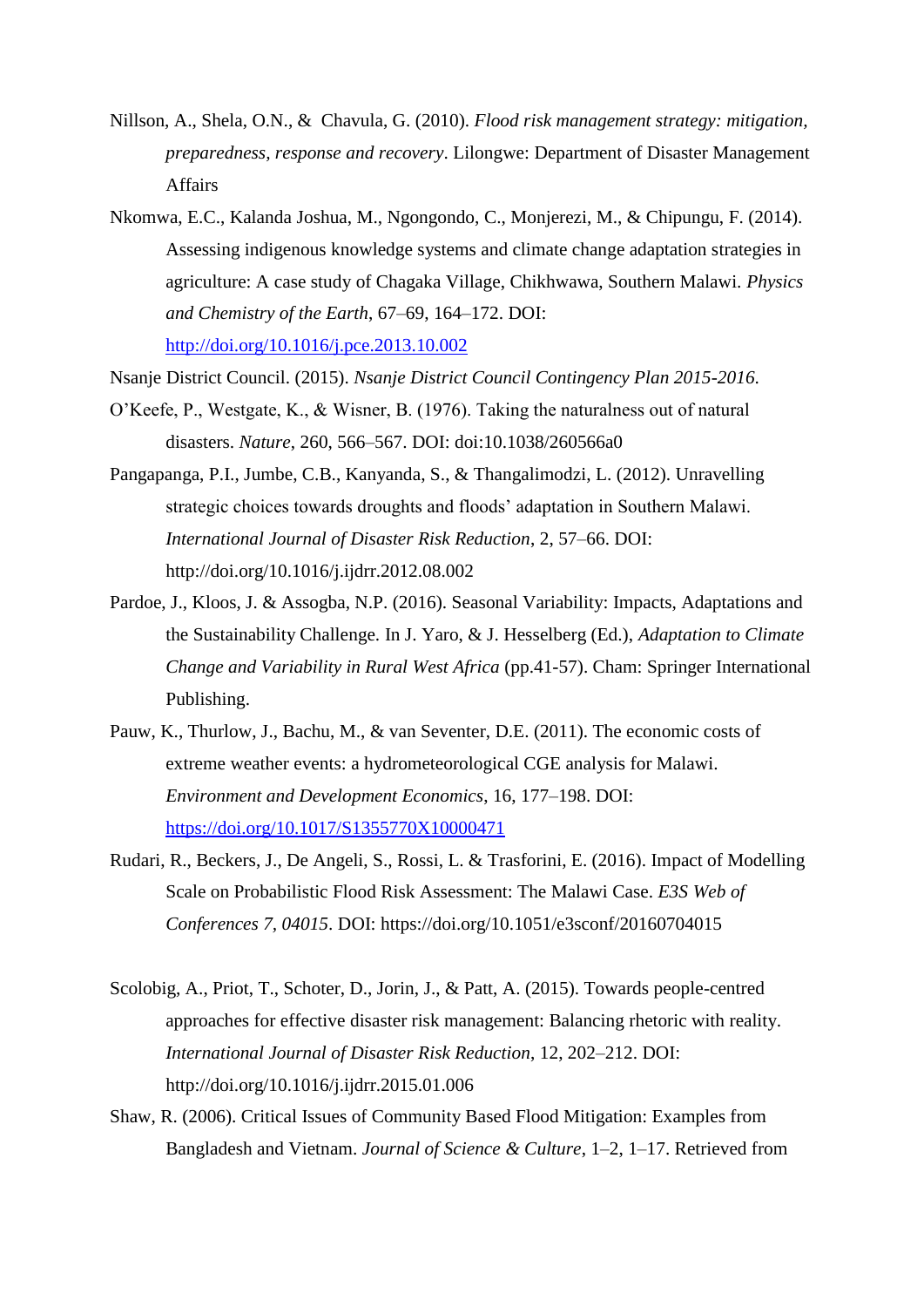https://www.researchgate.net/publication/228340311\_Critical\_Issues\_of\_Community\_ Based Flood Mitigation Examples From Bangladesh and Vietnam

- Shaw, R. (2012). Overview of Community-Based Disaster Risk Reduction. In R. Shaw (Ed.), *Community-Based Disaster Risk Reduction* (pp.3-17). Bingley: Emerald Insights.
- Shela, O.N., Thompson, G., Jere, P., & Annandale, G. (2008). *Analysis of Lower Shire Floods: a flood risk reduction and recovery programme proposal*. Lilongwe: Department of Disaster Management Affairs
- Smucker, T.A., & Wisner, B. (2008). Changing household responses to drought in Tharaka, Kenya: vulnerability, persistence and challenge. *Disasters*, 32, 190–215. DOI: 10.1111/j.1467-7717.2007.01035.x
- Stephenson, M.H., & Penn, I.E. (2005). Capacity building of developing country public sector institutions in the natural resource sector. *Geological Society, London, Special Publications*, 250, 185–194. DOI: 10.1144/GSL.SP.2005.250.01.17
- The World Bank. (2010). *Disaster Risk Management in Malawi- Country Note*. Retrieved from GFDRR:

https://www.gfdrr.org/sites/gfdrr.org/files/documents/Malawi\_DRM\_Program\_July-2010.pdf

- Twigg, J. (2009).*Characteristics of a disaster-resilient community: a guidance note.* Teddington: DFID Disaster Risk Reduction NGO Interagency Group.
- UNESCAP. (2009). *What is good governance?.* Retrieved from UNESCAP: [http://www.unescap.org/resources/what-good-governance.](http://www.unescap.org/resources/what-good-governance)
- UNISDR. (2009). *2009 UNISDR Terminology on Disaster Risk Reduction.* Geneva: UNISDR.
- UNISDR. (2015). *Sendai Framework for Disaster Risk Reduction 2015-2030*. Geneva: UNISDR.
- USGS. (2017). *Earth Explorer*. Retrieved January 7, 2017, from https://earthexplorer.usgs.gov/
- van Niekerk, D., & Coetzee, C. (2012). African Experiences in Community-Based Disaster Risk Reduction. In R. Shaw (Ed.), *Community-Based Disaster Risk Reduction* (pp. 333-349). Bingley: Emerald Insights.
- Waylen, K., & Martin-Ortega, J. (2013). *Report on knowledge exchange workshops on an ecosystem services approach*. United Kingdom: The James Hutton Institute.
- Wisner, B., Blaikie, P., Cannon. T & Davis, I. (2004). *At  Risk: natural hazards, people's vulnerability, and disasters*. Second Edition. Oxford: Routledge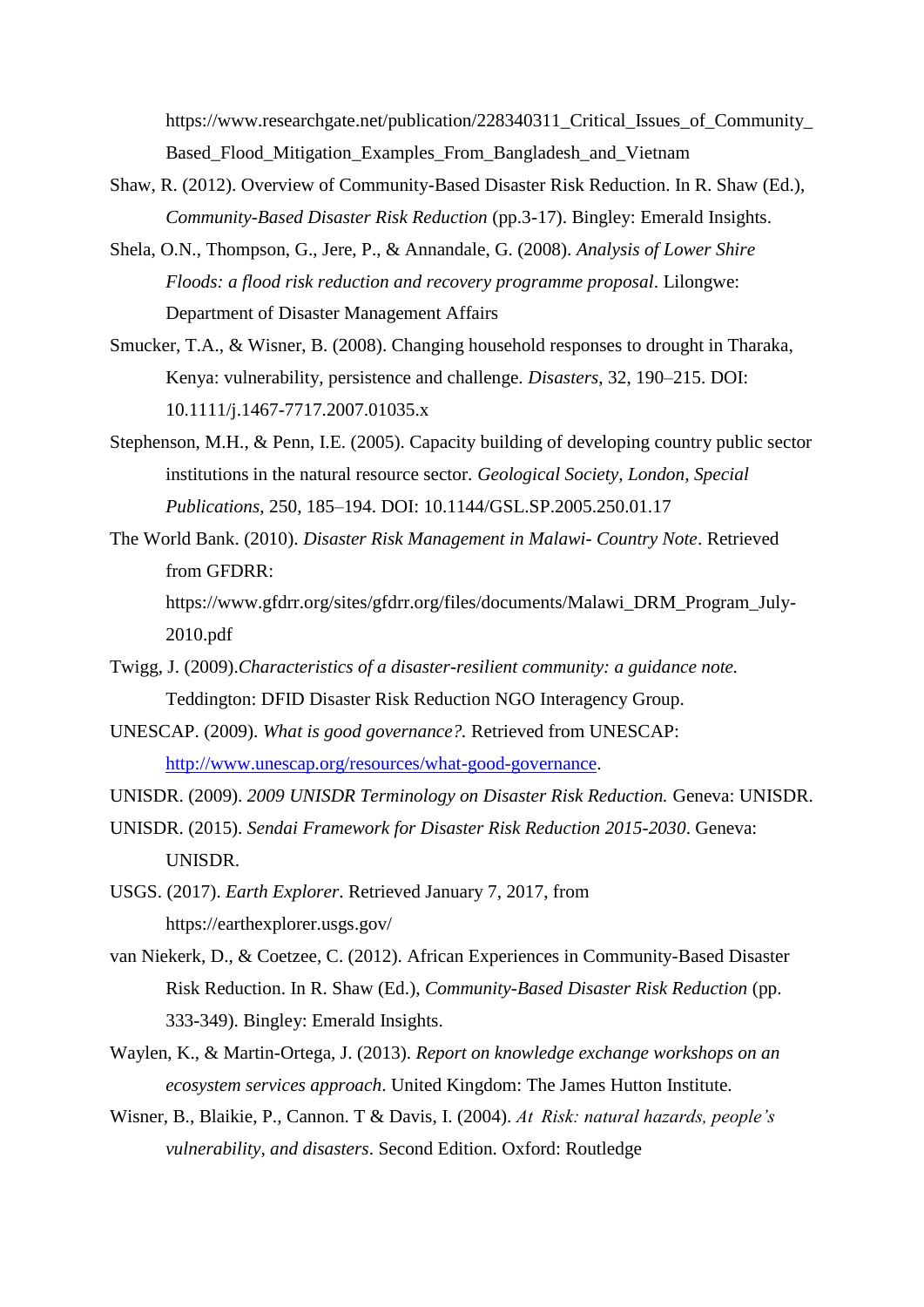

Figure 1: Location of the case study area

Table 1: Focus group discussions overview

| <b>Stakeholder</b><br>group  | <b>District</b> | Group<br><b>Village</b><br><b>Head</b><br>(GVH) | <b>Traditional</b><br><b>Authority</b><br>(TA) | Number of<br>participants | Male*          | Female**       |
|------------------------------|-----------------|-------------------------------------------------|------------------------------------------------|---------------------------|----------------|----------------|
| <b>Communities</b><br>(VCPC) | Nsanje          | Bitrinyu                                        | Ndamera                                        | 10                        | $\overline{7}$ | 3              |
| <b>Communities</b><br>(VCPC) | Nsanje          | Nyathando                                       | Ndamera                                        | 11                        | 8              | 3              |
| <b>Communities</b><br>(VCPC) | Nsanje          | Mbenje                                          | Mbenje                                         | 7                         | 5              | $\overline{2}$ |
| <b>Communities</b><br>(VCPC) | Nsanje          | Nyan'ga                                         | Mbenje                                         | 10                        | 6              | $\overline{4}$ |
| <b>Communities</b><br>(VCPC) | Chikwawa        | Chikhamwi                                       | Kasisi                                         | 16                        | 12             | 5              |
| <b>Communities</b><br>(VCPC) | Chikwawa        | Medram                                          | Milima                                         | 7                         | 3              | $\overline{4}$ |
| <b>Communities</b><br>(VCPC) | Chikwawa        | Khunghbwe                                       | <b>Ngowe</b>                                   | 9                         | 5              | $\overline{4}$ |
| <b>NGOs</b>                  | Nsanje          | $\overline{\phantom{0}}$                        | -                                              | 3                         | 3              | $\overline{0}$ |
| <b>NGOs</b>                  | Nsanje          | $\overline{\phantom{0}}$                        |                                                | 8                         | 7              | $\mathbf{1}$   |
| <b>DCPC</b>                  | Nsanje          | $\overline{a}$                                  |                                                | 9                         | 8              | 1              |
| <b>DCPC</b>                  | Chikwawa        |                                                 |                                                | 17                        | 12             | 5              |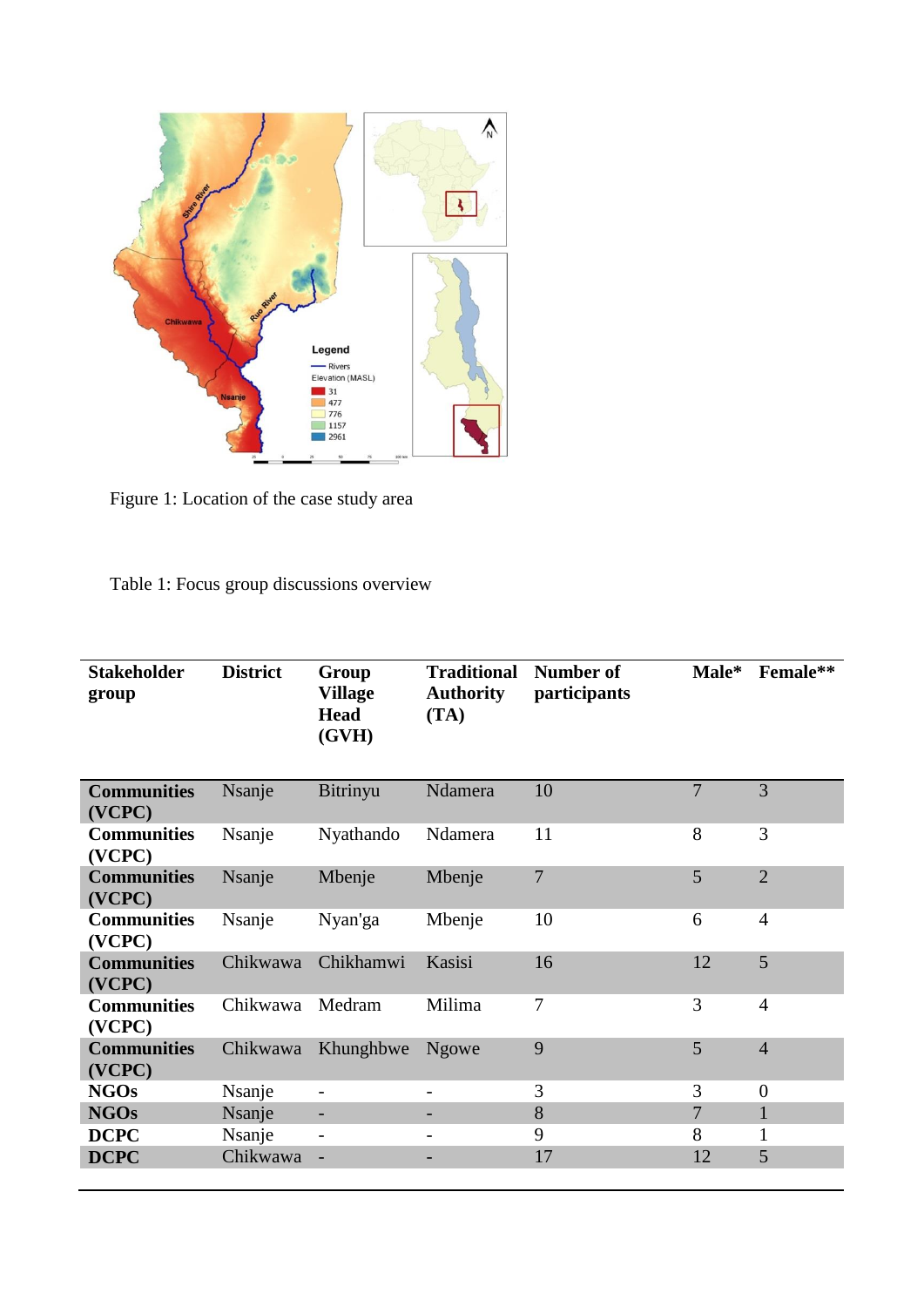\*,\*\* : In all but one of the FGDs, there was a representation of both female and male participants. A higher proportion of women was represented in FGDs with communities compared to NGOs and DCPCs.



Figure 2: Administrative and traditional layers in Malawi, and disaster risk management

institutional setup in Malawi

# **Table 2 Overview of the main research results and findings**

| Table 2a Roles and challenges of different stakeholder groups in CB-FRM in Malawi |  |  |  |  |  |  |
|-----------------------------------------------------------------------------------|--|--|--|--|--|--|
|-----------------------------------------------------------------------------------|--|--|--|--|--|--|

|                    | <b>Example roles</b>                                                                                                                                                                           | <b>Challenges</b>                                                     |                                                                                                                                     |  |
|--------------------|------------------------------------------------------------------------------------------------------------------------------------------------------------------------------------------------|-----------------------------------------------------------------------|-------------------------------------------------------------------------------------------------------------------------------------|--|
|                    |                                                                                                                                                                                                | <b>Internal challenges</b>                                            | <b>External challenges</b>                                                                                                          |  |
| <b>Communities</b> | - Creation of Village<br><b>Contingency Plans</b><br>and Village Action<br>Plans<br>- Mitigation activities<br>(e.g. river training<br>works)<br>- Community-based<br>early warning<br>systems | - Resources<br>- Capacity building<br>- Selection of<br>beneficiaries | - Exclusion of local<br>knowledge<br>- Project completion<br>- Budget transparency<br>- Project quality<br>- Duplication of efforts |  |